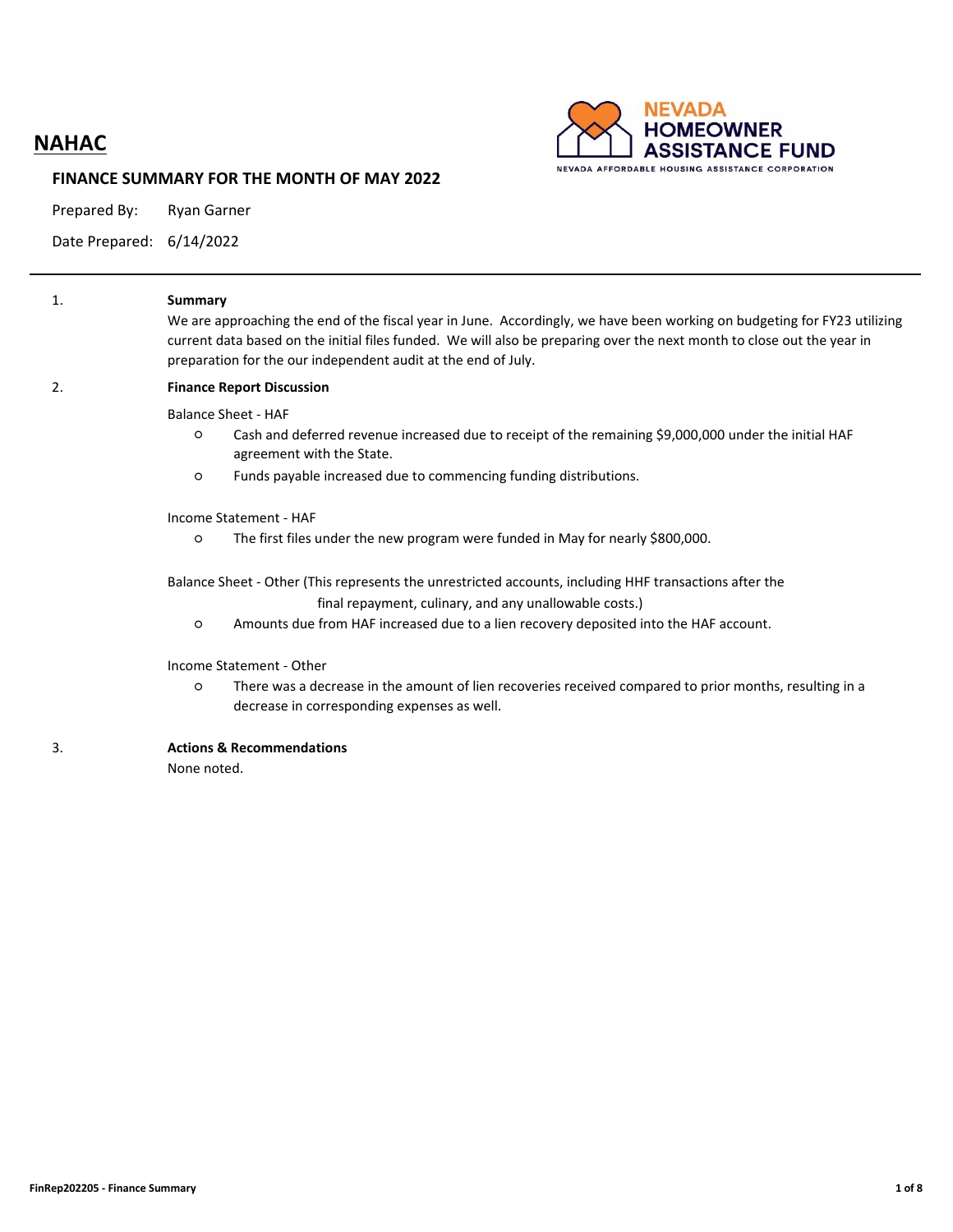### **Nevada Affordable Housing Assistance Corporation Balance Sheet**

|                                         | 5/31/2022 | 4/30/2022                | \$ Change                |
|-----------------------------------------|-----------|--------------------------|--------------------------|
| <b>ASSETS</b>                           |           |                          |                          |
| <b>Current Assets</b>                   |           |                          |                          |
| <b>Checking/Savings</b>                 |           |                          |                          |
| 10100 · Checking - Operating (NSB 7030) | (29, 238) | (38, 687)                | 9,449                    |
| 10400 · Investment Account - NSB Sweep  | 9,063,833 | 952,313                  | 8,111,519                |
| <b>Total Checking/Savings</b>           | 9,034,594 | 913,626                  | 8,120,968                |
| <b>Other Current Assets</b>             |           |                          |                          |
| 12500 Due to/from Unrestricted          | (39, 384) | (5,586)                  | (33, 797)                |
| 13000 · Prepaid Expenses                | 364,331   | 342,137                  | 22,194                   |
| <b>Total Other Current Assets</b>       | 324,948   | 336,551                  | (11,604)                 |
| <b>Total Current Assets</b>             | 9,359,542 | 1,250,177                | 8,109,365                |
| <b>Fixed Assets</b>                     |           |                          |                          |
| 15000 · Fixed Assets                    |           |                          |                          |
| 15200 · Software                        | 120,000   | 120,000                  |                          |
| 15300 · Furniture and Fixtures          | 24,742    | 24,742                   |                          |
| Total 15000 · Fixed Assets              | 144,742   | 144,742                  | $\blacksquare$           |
| 16000 · Accumulated Depreciation        | (42, 936) | (39,603)                 | (3, 333)                 |
| <b>Total Fixed Assets</b>               | 101,806   | 105,139                  | (3, 333)                 |
| <b>Other Assets</b>                     |           |                          |                          |
| 17000 · Refundable Deposits             | 7,637     | 7,637                    |                          |
| <b>Total Other Assets</b>               | 7,637     | 7,637                    | $\overline{\phantom{a}}$ |
| <b>TOTAL ASSETS</b>                     | 9,468,984 | 1,362,953                | 8,106,031                |
| <b>LIABILITIES &amp; EQUITY</b>         |           |                          |                          |
| <b>Liabilities</b>                      |           |                          |                          |
| <b>Current Liabilities</b>              |           |                          |                          |
| <b>Accounts Payable</b>                 |           |                          |                          |
| 20000 · Accounts Payable                | 30,021    | 67,837                   | (37, 816)                |
| 21000 · Funds Payable                   | 266,702   | $\overline{\phantom{a}}$ | 266,702                  |
| <b>Total Accounts Payable</b>           | 296,723   | 67,837                   | 228,886                  |
| <b>Credit Cards</b>                     |           |                          |                          |
| 22000 · Nevada State Bank Credit Card   | 1,768     | 2,580                    | (813)                    |
| <b>Total Credit Cards</b>               | 1,768     | 2,580                    | (813)                    |
| <b>Other Current Liabilities</b>        |           |                          |                          |
| 23000 · Accrued Expenses                |           |                          |                          |
| 23200 · Accrued PTO                     | 45,861    | 44,311                   | 1,550                    |
| Total 23000 · Accrued Expenses          | 45,861    | 44,311                   | 1,550                    |
| 25000 · Deferred Revenue                | 9,121,255 | 1,244,847                | 7,876,408                |
| <b>Total Other Current Liabilities</b>  | 9,121,255 | 1,244,847                | 7,876,408                |
| <b>Total Current Liabilities</b>        | 9,465,607 | 1,359,576                | 8,106,031                |
| <b>Long Term Liabilities</b>            |           |                          |                          |
| 27000 · Unclaimed Property              | 3,377     | 3,377                    |                          |
| <b>Total Long Term Liabilities</b>      | 3,377     | 3,377                    | -                        |
| <b>Total Liabilities</b>                | 9,468,984 | 1,362,953                | 8,106,031                |
| <b>TOTAL LIABILITIES &amp; EQUITY</b>   | 9,468,984 | 1,362,953                | 8,106,031                |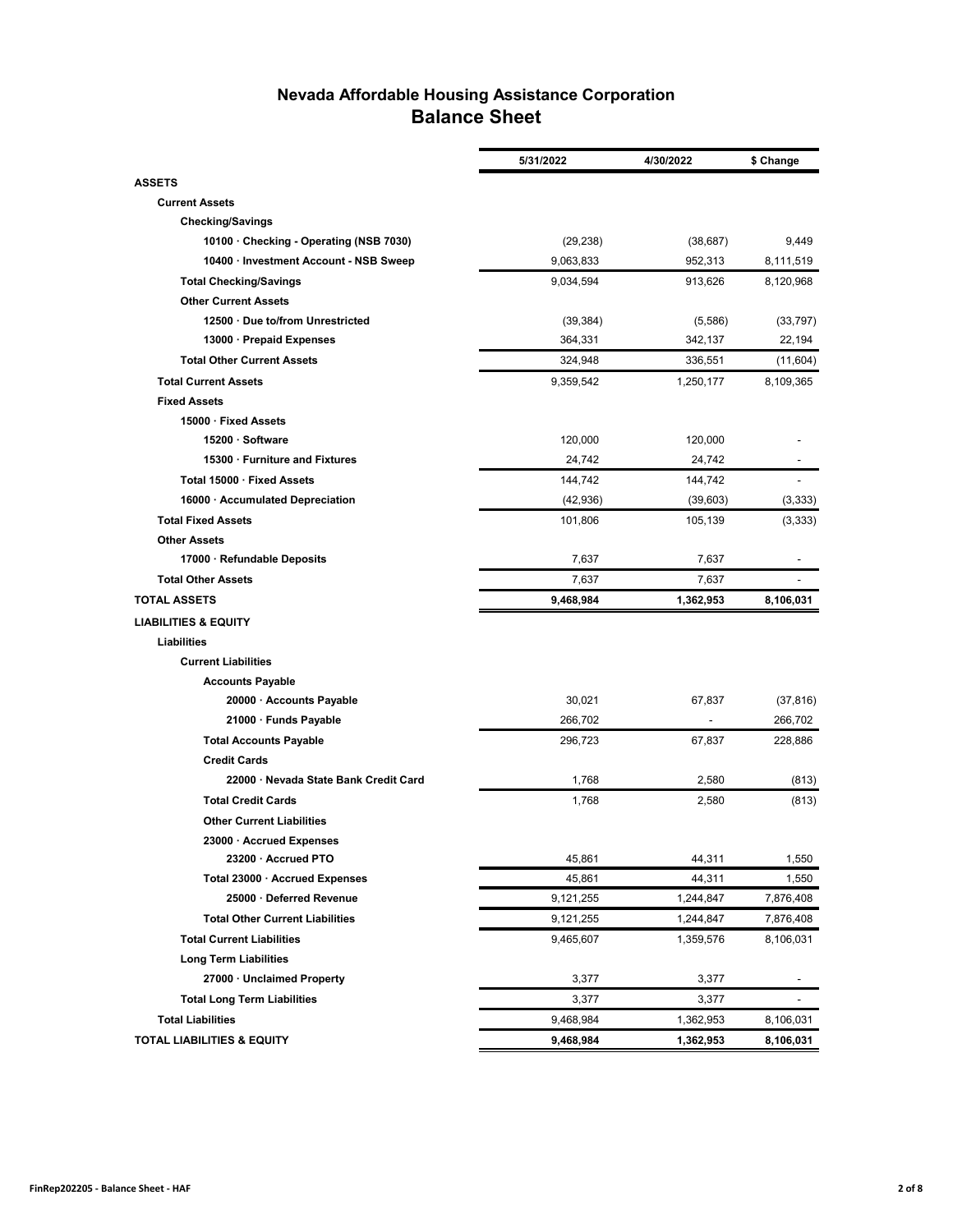|                                |                                                              |                    |                |                |                               |                 |                                   |                          |                                   |                 |                  |                  | Current         |                   | <b>YTD Actual</b>  |             |
|--------------------------------|--------------------------------------------------------------|--------------------|----------------|----------------|-------------------------------|-----------------|-----------------------------------|--------------------------|-----------------------------------|-----------------|------------------|------------------|-----------------|-------------------|--------------------|-------------|
| <b>INCOME</b>                  |                                                              | Budget             | Jul            | Aug            | Sep                           | Oct             | Nov                               | Dec                      | Jan                               | Feb             | Mar              | Apr              | May             | Jun               | w/ Budget          | % of Budget |
|                                |                                                              |                    |                |                |                               |                 |                                   |                          |                                   |                 |                  |                  |                 |                   |                    |             |
|                                | <b>Total Program Contract Revenue</b>                        | 27.498.330         | (63.704)       | (119.321)      | 113.656                       | 132.503         | 157.382                           | 265.431                  | 197.055                           | 181.090         | 319,680          | 355,338          | 1.123.591       | 4.816.174         | 7.478.875          | 27%         |
| <b>Other Revenues</b><br>41000 | Lien Satisfaction Recoveries                                 |                    | 205,036        | 259,851        |                               |                 |                                   |                          |                                   |                 |                  |                  |                 |                   | 464,887            | 0%          |
| 42000                          | Interest Income                                              | 1,200              | 28             | 29             | 33                            | 10              | 235                               | 199                      | 181                               | 147             | 116              | 81               | 347             | 100               | 1,506              | 126%        |
|                                | <b>Total Other Revenues</b>                                  | 1.200              | 205.064        | 259.880        | 33                            | 10              | 235                               | 199                      | 181                               | 147             | 116              | 81               | 347             | 100               | 466.393            | 38866%      |
|                                |                                                              |                    |                |                |                               |                 |                                   |                          |                                   |                 |                  |                  |                 |                   |                    |             |
| <b>TOTAL INCOME</b>            |                                                              | 27.499.530         | 141.360        | 140.559        | 113,689                       | 132,513         | 157,617                           | 265,630                  | 197,236                           | 181,237         | 319,796          | 355.419          | 1,123,938       | 4,816,274         | 7,945,268          | 29%         |
|                                |                                                              |                    |                |                |                               |                 |                                   |                          |                                   |                 |                  |                  |                 |                   |                    |             |
| 50400                          | <b>Direct Program Funding Costs</b><br>B4 MAP (UMA)          | 11,290,500         |                |                |                               |                 |                                   |                          |                                   |                 |                  |                  | 28,600          | 2,520,000         | 2,548,600          | 23%         |
| 50800                          | B8 MRAP (MRP)                                                | 11,250,000         |                |                |                               |                 |                                   |                          |                                   |                 |                  |                  | 754,505         | 1,800,000         | 2,554,505          | 23%         |
|                                | TOTAL DIRECT PROGRAM FUNDING COSTS                           | 22,540,500         |                |                |                               |                 |                                   |                          |                                   |                 |                  |                  | 783,105         | 4,320,000         | 5,103,105          | 23%         |
|                                |                                                              |                    |                |                |                               |                 |                                   |                          |                                   |                 |                  |                  |                 |                   |                    |             |
| <b>GROSS EARNINGS</b>          |                                                              | 4,959,030          | 141,360        | 140,559        | 113,689                       | 132,513         | 157,617                           | 265,630                  | 197,236                           | 181,237         | 319,796          | 355,419          | 340,833         | 496,274           | 2,842,163          | 57%         |
| <b>EXPENSES</b>                |                                                              |                    |                |                |                               |                 |                                   |                          |                                   |                 |                  |                  |                 |                   |                    |             |
|                                | <b>Transaction Related Expenses 60000</b>                    |                    |                |                |                               |                 |                                   |                          |                                   |                 |                  |                  |                 |                   |                    |             |
|                                |                                                              |                    |                |                |                               |                 |                                   |                          |                                   |                 |                  |                  |                 |                   |                    |             |
| 61000<br>63000                 | <b>Recording Fees</b><br><b>Bank Fees</b>                    | 75,000<br>29,000   | 89<br>2,645    | 573<br>2,181   | 4,552                         | 2,073           | 311                               | 272                      | ٠<br>292                          | $\sim$<br>316   | $\sim$<br>315    | $\sim$<br>401    | ٠<br>367        | 8,334<br>2,416    | 8,996<br>16,141    | 12%<br>56%  |
|                                |                                                              |                    |                |                |                               |                 |                                   |                          |                                   |                 |                  |                  |                 |                   |                    |             |
| 64100                          | Counseling Expenses 64000:<br><b>Business Partners</b>       | 583.330            |                |                |                               |                 |                                   |                          |                                   |                 |                  | 33.333           | 33.333          | 58.333            | 124.999            | 21%         |
| 64200                          | <b>Statistical Data</b>                                      | 20,000             | 10.516         | 491            | 467                           | 467             | 467                               | 2,479                    | $\overline{\phantom{a}}$<br>3,863 | 3,842           | $\sim$<br>5,658  | 5,790            | 4,647           | 2,000             | 40,687             | 203%        |
| 64300                          | File Intake Costs                                            | 6,000              | 102            | 102            | ٠                             | 102             | 102                               | 102                      | 352                               | 587             | 986              | 438              | 102             | 600               | 3,575              | 60%         |
|                                | <b>Total Counseling Expenses</b>                             | 609,330            | 10,618         | 593            | 467                           | 569             | 569                               | 2,581                    | 4,215                             | 4,429           | 6,644            | 39,561           | 38,082          | 60,933            | 169,261            | 28%         |
|                                |                                                              |                    |                |                |                               |                 |                                   |                          |                                   |                 |                  |                  |                 |                   |                    |             |
|                                | <b>Total Transaction Related Expenses</b>                    | 713.330            | 13.352         | 3.347          | 5.019                         | 2.642           | 880                               | 2.853                    | 4.507                             | 4,745           | 6,959            | 39.962           | 38.449          | 71.683            | 194.398            | 27%         |
|                                | General and Administrative Expenses 70000                    |                    |                |                |                               |                 |                                   |                          |                                   |                 |                  |                  |                 |                   |                    |             |
|                                | <b>Compensation Expenses 71000</b>                           |                    |                |                |                               |                 |                                   |                          |                                   |                 |                  |                  |                 |                   |                    |             |
|                                |                                                              |                    |                |                |                               |                 |                                   |                          |                                   |                 |                  |                  |                 |                   |                    |             |
| 71110                          | Salaries and Wages 71100:<br>Operations                      | 655,600            | 17,456         | 29.268         | 19,539                        | 41,510          | 48,029                            | 71.576                   | 49.974                            | 46,816          | 46,693           | 44,642           | 49.147          | 77,100            | 541.750            | 83%         |
| 71120                          | Accounting                                                   | 155,200            | 6.767          | 7.109          | 4.184                         | 5,397           | 5.230                             | 15,858                   | 10.551                            | 5.466           | 6,437            | 5,625            | 6.718           | 18,300            | 97.642             | 63%         |
| 71140<br>71170                 | Closing and Recon                                            | 139,100<br>985,100 | 8,347<br>8,980 | 8,152<br>2,577 | 7,526<br>5,333                | 10,395<br>8,133 | 9,775<br>8,290                    | 12,832<br>20,385         | 10,311                            | 10,861          | 10,047<br>20,036 | 11,385<br>20,194 | 5,270<br>19,894 | 15,400<br>116,000 | 120,301<br>271,216 | 86%<br>28%  |
|                                | Temporary Labor                                              |                    |                |                |                               |                 |                                   |                          | 15,569                            | 25,825          |                  |                  |                 |                   |                    |             |
|                                | <b>Total Salaries and Wages</b>                              | 1,935,000          | 41,550         | 47,106         | 36,582                        | 65,435          | 71,324                            | 120,651                  | 86,405                            | 88,968          | 83,213           | 81,846           | 81,029          | 226,800           | 1,030,909          | 53%         |
| 71200                          | Payroll Tax Expenses                                         | 120,000            | 3.751          | 4.051          | 4.628                         | 5,622           | 6,184                             | 9,654                    | 9,216                             | 6,988           | 7,186            | 7,605            | 6.480           | 14,065            | 85.430             | 71%         |
|                                | Employee Benefits and Other HR 71300                         |                    |                |                |                               |                 |                                   |                          |                                   |                 |                  |                  |                 |                   |                    |             |
| 71310                          | Medical and Dental                                           | 96,700             | 5,709          | 4,625          | 3,263                         | 6,119           | 9,762                             | 6,948                    | 14,034                            | 10,257          | 7,780            | 11,683           | 10,096          | 11,334            | 101,610            | 105%        |
| 71320                          | Workers' Compensation                                        | 1,900              | 73             | 73             | 73                            | 85              | 85                                | 85                       | 85                                | 209             | 90               | 90               | 90              | 159               | 1,197              | 63%         |
| 71330                          | <b>Employee Training</b>                                     | 1.000              | 90<br>989      | ٠<br>990       | 45                            |                 |                                   | 58                       | 2,338                             | $\sim$<br>1,132 | $\sim$<br>1,074  | $\sim$           | $\sim$<br>1,061 | 84<br>1,950       | 219<br>14,058      | 22%<br>60%  |
| 71340<br>71300                 | Payroll Processing Charges<br>Other Employee Benefits and HR | 23,400<br>500      | ٠              | ٠              | $\overline{\phantom{a}}$<br>٠ | 2,150<br>$\sim$ | 1,165<br>$\overline{\phantom{a}}$ | $\overline{\phantom{a}}$ | ٠                                 | $\sim$          | $\sim$           | 1,151<br>$\sim$  | ٠               | 41                | 41                 | 8%          |
|                                |                                                              |                    |                |                |                               |                 |                                   |                          |                                   |                 |                  |                  |                 |                   |                    |             |
|                                | Total Employee Benefits and Other HR                         | 123,500            | 6,861          | 5.688          | 3.381                         | 8.354           | 11,012                            | 7,091                    | 16,457                            | 11,598          | 8,944            | 12,924           | 11,247          | 13,568            | 117,125            | 95%         |
|                                | <b>Total Compensation Expenses</b>                           | 2,178,500          | 52,162         | 56,845         | 44,591                        | 79,411          | 88,520                            | 137,396                  | 112,078                           | 107,554         | 99,343           | 102,375          | 98,756          | 254,433           | 1,233,464          | 57%         |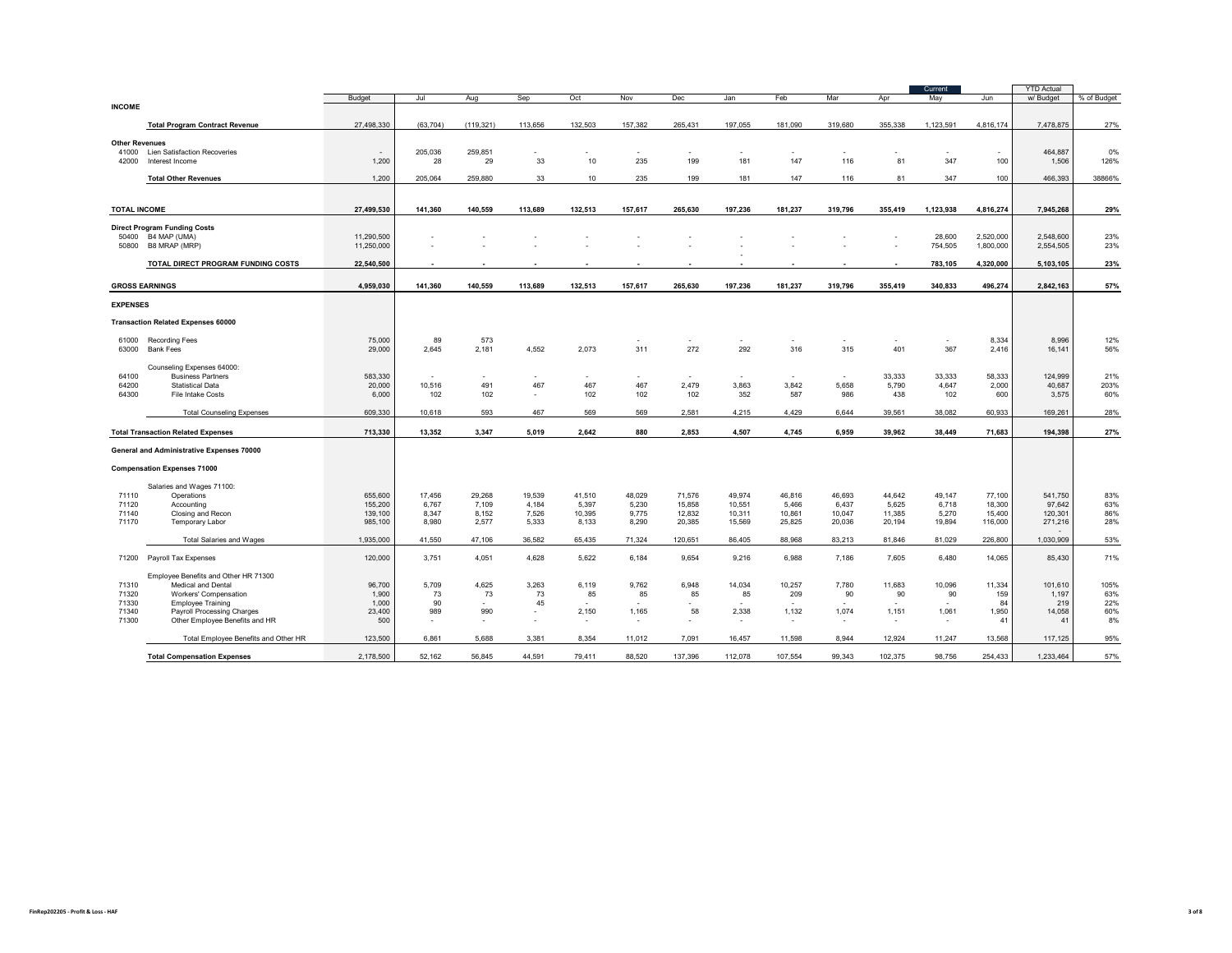| <b>Budget</b><br>Jul<br>Sep<br>Oct<br>Dec<br>Jan<br>Feb<br>Mar<br>May<br>Jun<br>w/ Budget<br>% of Budget<br>Aug<br>Nov<br>Apr<br>Advertising, Marketing and PR 72000<br>626<br>741<br>74%<br>72100<br>Website Expenses<br>1,000<br>31<br>84<br>$\sim$<br>×<br>×<br>$\sim$<br>$\overline{a}$<br>×<br>$\sim$<br>$\sim$<br>37%<br>168,000<br>500<br>500<br>500<br>575<br>×.<br>10,000<br>10,000<br>6,013<br>5,000<br>7.006<br>7,820<br>14,000<br>61.914<br>72200<br><b>Marketing Expenses</b><br>477<br>730<br>29<br>35<br>50<br>2,158<br>360%<br>600<br>80<br>310<br>391<br>56<br>72400<br>Dues, Subscriptions, & Recruitment<br>$\overline{\phantom{a}}$<br>×<br>0%<br>72500<br>Marketing Collateral<br>×.<br>$\sim$<br>$\sim$<br>$\sim$<br>$\sim$<br>$\sim$<br>$\sim$<br>$\sim$<br>ä.<br>٠<br>$\sim$<br>$\sim$<br>$\sim$<br>580<br>977<br>38%<br><b>Total Advertising, Marketing and PR</b><br>169,600<br>810<br>1,931<br>10,056<br>5,000<br>7,035<br>7,855<br>14.134<br>64.813<br>391<br>10,000<br>6,044<br>Professional Services 73000<br>233,500<br>24,500<br>29,500<br>28,400<br>14,500<br>14,500<br>14,500<br>14,500<br>14,500<br>14,500<br>14,500<br>14,500<br>15,000<br>213,400<br>91%<br>73100<br>Accounting and Audit Services<br>4,480<br>1,485<br>30,635<br>22,078<br>17,000<br>92%<br>204,000<br>15,924<br>56,965<br>17,761<br>20,616<br>186,944<br>73200<br><b>Legal Services</b><br>$\sim$<br>$\sim$<br>$\sim$<br>442,889<br>104%<br><b>Consulting Services</b><br>427,000<br>4,120<br>2,967<br>5,765<br>2,127<br>3,543<br>2,908<br>130,133<br>129,271<br>126,655<br>35,400<br>73300<br>٠<br>$\cdot$<br>15,100<br>10%<br>73400<br>Oversight Fees<br>151,000<br>15,100<br>×.<br>$\sim$<br>$\sim$<br>$\sim$<br>$\sim$<br>$\overline{\phantom{a}}$<br>$\sim$<br>$\sim$<br>٠<br>٠<br>$\sim$<br>1,015,500<br>163,233<br><b>Total Professional Services</b><br>28,980<br>35,105<br>44,324<br>17,467<br>20,265<br>73,592<br>35,804<br>17,408<br>165,249<br>174,406<br>82,500<br>858,333<br>Building, Leases and Equipment 74000<br>110,400<br>8,462<br>8,571<br>969<br>919<br>824<br>9,140<br>9,064<br>9,089<br>9,093<br>9,200<br>83,526<br>76%<br>74100<br>Rent - Office<br>9,082<br>9,113<br>32<br>313<br>184<br>68%<br>2,200<br>313<br>11<br>313<br>1,487<br>74200<br>Rent - Equipment<br>313<br>8<br>571%<br>1,057<br>79<br>815<br>1,235<br>1,530<br>143<br>620<br>84<br>5,712<br><b>Building Repairs and Maintenance</b><br>1,000<br>149<br>74300<br>$\sim$<br>$\sim$<br>84<br>84<br>8%<br>74400<br><b>Equipment Repairs and Maintenance</b><br>1,000<br>٠<br>78%<br>54<br>54<br>57<br>97<br>54<br>225<br>2,700<br>54<br>68<br>286<br>520<br>343<br>298<br>2,110<br>74500<br>Utilities Expense<br>400<br>74600<br>Janitorial Expense<br>4,800<br>830<br>1,070<br>710<br>735<br>735<br>1,110<br>360<br>360<br>735<br>735<br>7,780<br>162%<br>10,435<br>82%<br><b>Total Building, Leases and Equipment</b><br>122,100<br>10,157<br>1,023<br>1,776<br>1,940<br>10,976<br>11,947<br>11,610<br>9,914<br>10,549<br>10,195<br>10,177<br>100,699<br><b>Insurance Expense 75000</b><br>1,663<br>1,663<br>1,663<br>1,663<br>1,663<br>1,663<br>1,663<br>1,663<br>1,663<br>1,663<br>1,663<br>1,666<br>19,959<br>100%<br>75100<br>Directors & Officers Insurance<br>20,000<br>Property and General Liability Insurance<br>1,000<br>88<br>88<br>88<br>88<br>88<br>88<br>88<br>88<br>88<br>88<br>88<br>84<br>1,052<br>105%<br>75200<br>166<br>75300<br>2,000<br>140<br>140<br>140<br>140<br>140<br>140<br>140<br>140<br>140<br>140<br>140<br>1,706<br>85%<br>Crime Insurance<br>75400<br>Surety Bond<br>143<br>72<br>97%<br>75500<br>Professional Liability Insurance<br>18,000<br>1,443<br>1,443<br>1,443<br>1,443<br>1,443<br>1,443<br>1,443<br>1,460<br>1,460<br>1,460<br>1,460<br>1,500<br>17,441<br>3.477<br>3.334<br>3.406<br>3.334<br>3.334<br>3,351<br>3,351<br>3,351<br><b>Total Insurance Expense</b><br>41,000<br>3.334<br>3.334<br>3,351<br>3.416<br>40.373<br>Office Expenses 76000<br>36,000<br>1.527<br>113<br>422<br>2.333<br>812<br>1,580<br>529<br>2,196<br>159<br>631<br>115<br>3.000<br>13.417<br>37%<br>76100<br>Supplies<br>13,800<br>602<br>39<br>97<br>70<br>67<br>(388)<br>147<br>196<br>87<br>1.150<br>2.253<br>16%<br>76200<br>Postage and Freight<br>125<br>61<br>3,000<br>905<br>200<br>250<br>1,355<br>45%<br>75400<br>Office Furniture and Equipment<br>٠<br>٠<br>$\overline{\phantom{a}}$<br>٠<br>٠<br>٠<br>٠<br>100<br>478<br>40%<br>75500<br>Dues and Subscriptions<br>1,200<br>378<br>÷<br>158<br>419<br>140<br>300<br>243<br>249<br>253<br>249<br>314<br>500<br>3,068<br>51%<br>76500<br>Document Storage & Destruction<br>6,000<br>243<br>$\sim$<br>Depreciation Expense - FF&E<br>0%<br>76600<br>٠<br>$\overline{\phantom{a}}$<br>٠<br>$\sim$<br>٠<br>٠<br>$\overline{\phantom{a}}$<br>$\sim$<br>$\sim$<br>60,000<br>2.287<br>571<br>1.564<br>2.903<br>1.890<br>384<br>2.592<br>473<br>1.076<br>516<br>5.000<br>20.571<br>34%<br><b>Total Office Expenses</b><br>1.315<br>Information, Tech and Communications 77000<br>9,218<br>4.133<br>999<br>5,250<br>46.094<br>73%<br>77100<br>Technology Hardware<br>63,000<br>7,369<br>19,695<br>(570)<br>$\sim$<br>$\sim$<br>$\sim$<br>10,480<br>47,000<br>1.094<br>943<br>1,089<br>1,970<br>8,879<br>11,796<br>11,334<br>11,032<br>11,247<br>10,779<br>3,916<br>84,559<br>180%<br>77200<br>Software Expense<br>347%<br>77300<br>10,000<br>2,218<br>2,489<br>1,532<br>2,059<br>2,634<br>2,869<br>4,491<br>3,343<br>9,410<br>1,156<br>1,617<br>833<br>34,651<br>Telephone / Internet / Security<br>44,166<br>77400<br>530,000<br>26,184<br>26,420<br>9,921<br>11,121<br>8,653<br>10,116<br>84<br>342<br>331<br>331<br>1,935<br>139,604<br>26%<br><b>IT Services</b><br>77500<br>3,333<br>3,333<br>3,333<br>3,333<br>18,193<br>0%<br>Depreciation Expense - IT<br>1,111<br>1,111<br>2,639<br>$\sim$<br>$\sim$<br>$\sim$<br>$\sim$<br>$\sim$<br>$\sim$<br>650,000<br>29,496<br>29,852<br>12,542<br>22,519<br>40,972<br>25,322<br>18,548<br>27,268<br>28,454<br>17,664<br><b>Total Information, Tech and Communications</b><br>16,299<br>54,165<br>323,101<br><b>Travel Expenses 78000</b><br>78100<br>Airfare<br>1,000<br>552<br>64<br>90<br>706<br>71%<br>$\sim$<br>$\sim$<br>٠<br>٠<br>500<br>564<br>197<br>45<br>806<br>161%<br>78200<br>Accomodations<br>×<br>٠<br>$\sim$<br>٠<br>×<br>$\sim$<br>2,000<br>41<br>51<br>55<br>50<br>67<br>258<br>13<br>391<br>71<br>240<br>166<br>1,403<br>70%<br>78300<br>Auto and Parking<br>500<br>98<br>295<br>111<br>45<br>549<br>110%<br>78400<br>Travel - Meals & Entertainment<br>٠<br>$\sim$<br>٠<br>٠<br>٠<br>78500<br>Non-Employee Travel<br>٠<br>$\sim$<br>$\sim$<br>$\sim$<br>٠<br>×<br>$\sim$<br>٠<br>$\overline{a}$<br>$\sim$<br>$\sim$<br>258<br>1,053<br>612<br>3,464<br>4,000<br>41<br>51<br>55<br>50<br>67<br>565<br>366<br>346<br><b>Total Travel Expenses</b><br>Other General and Administrative 79000<br>$\overline{2}$<br>45<br>47<br>9%<br>79300<br>500<br><b>Taxes and Licenses</b><br>×.<br>×<br>480<br>320<br>320<br>480<br>200<br>100<br>250<br>2,670<br>3,000<br>320<br>200<br>89%<br>79500<br><b>Board Expenses</b><br>$\overline{\phantom{a}}$<br>×<br>125<br>15%<br>1,500<br>70<br>35<br>230<br>79000<br>Other General and Administrative<br>×,<br>$\overline{\phantom{a}}$<br>$\sim$<br>٠<br>$\sim$<br>$\sim$<br>5.000<br>550<br>202<br>320<br>355<br>480<br>200<br>320<br>100<br>420<br>2,947<br><b>Total Other General and Administrative</b><br>4,245,700<br>137,212<br>262,777<br>302,384<br>128,008<br>108,670<br>129,871<br>156,737<br>192,729<br>176,492<br>312,837<br>315,457<br>424,591<br>2,647,765<br><b>Total General and Administrative Expenses</b> |  |  |  |  |  |  | Current | <b>YTD Actual</b> |     |
|---------------------------------------------------------------------------------------------------------------------------------------------------------------------------------------------------------------------------------------------------------------------------------------------------------------------------------------------------------------------------------------------------------------------------------------------------------------------------------------------------------------------------------------------------------------------------------------------------------------------------------------------------------------------------------------------------------------------------------------------------------------------------------------------------------------------------------------------------------------------------------------------------------------------------------------------------------------------------------------------------------------------------------------------------------------------------------------------------------------------------------------------------------------------------------------------------------------------------------------------------------------------------------------------------------------------------------------------------------------------------------------------------------------------------------------------------------------------------------------------------------------------------------------------------------------------------------------------------------------------------------------------------------------------------------------------------------------------------------------------------------------------------------------------------------------------------------------------------------------------------------------------------------------------------------------------------------------------------------------------------------------------------------------------------------------------------------------------------------------------------------------------------------------------------------------------------------------------------------------------------------------------------------------------------------------------------------------------------------------------------------------------------------------------------------------------------------------------------------------------------------------------------------------------------------------------------------------------------------------------------------------------------------------------------------------------------------------------------------------------------------------------------------------------------------------------------------------------------------------------------------------------------------------------------------------------------------------------------------------------------------------------------------------------------------------------------------------------------------------------------------------------------------------------------------------------------------------------------------------------------------------------------------------------------------------------------------------------------------------------------------------------------------------------------------------------------------------------------------------------------------------------------------------------------------------------------------------------------------------------------------------------------------------------------------------------------------------------------------------------------------------------------------------------------------------------------------------------------------------------------------------------------------------------------------------------------------------------------------------------------------------------------------------------------------------------------------------------------------------------------------------------------------------------------------------------------------------------------------------------------------------------------------------------------------------------------------------------------------------------------------------------------------------------------------------------------------------------------------------------------------------------------------------------------------------------------------------------------------------------------------------------------------------------------------------------------------------------------------------------------------------------------------------------------------------------------------------------------------------------------------------------------------------------------------------------------------------------------------------------------------------------------------------------------------------------------------------------------------------------------------------------------------------------------------------------------------------------------------------------------------------------------------------------------------------------------------------------------------------------------------------------------------------------------------------------------------------------------------------------------------------------------------------------------------------------------------------------------------------------------------------------------------------------------------------------------------------------------------------------------------------------------------------------------------------------------------------------------------------------------------------------------------------------------------------------------------------------------------------------------------------------------------------------------------------------------------------------------------------------------------------------------------------------------------------------------------------------------------------------------------------------------------------------------------------------------------------------------------------------------------------------------------------------------------------------------------------------------------------------------------------------------------------------------------------------------------------------------------------------------------------------------------------------------------------------------------------------------------------------------------------------------------------------------------------------------------------------------------------------------------------------------------------------------------------------------------------------------------------------------------------------------------------------------------------------------------------------------------------------------------------------------------------------------------------------------------------------------------------------------------------------------------------------------------------------------------------------------------------------------------------------------------------------------------------------------------------------------------------------------------------------------------------------------------------------------------------------------------------------------------------------------------------------------------------------------------------|--|--|--|--|--|--|---------|-------------------|-----|
|                                                                                                                                                                                                                                                                                                                                                                                                                                                                                                                                                                                                                                                                                                                                                                                                                                                                                                                                                                                                                                                                                                                                                                                                                                                                                                                                                                                                                                                                                                                                                                                                                                                                                                                                                                                                                                                                                                                                                                                                                                                                                                                                                                                                                                                                                                                                                                                                                                                                                                                                                                                                                                                                                                                                                                                                                                                                                                                                                                                                                                                                                                                                                                                                                                                                                                                                                                                                                                                                                                                                                                                                                                                                                                                                                                                                                                                                                                                                                                                                                                                                                                                                                                                                                                                                                                                                                                                                                                                                                                                                                                                                                                                                                                                                                                                                                                                                                                                                                                                                                                                                                                                                                                                                                                                                                                                                                                                                                                                                                                                                                                                                                                                                                                                                                                                                                                                                                                                                                                                                                                                                                                                                                                                                                                                                                                                                                                                                                                                                                                                                                                                                                                                                                                                                                                                                                                                                                                                                                                                                                                                                                                                                                                                                                                                                                                                                                                                                                                                                                                                                                                                                                                                                                                               |  |  |  |  |  |  |         |                   |     |
|                                                                                                                                                                                                                                                                                                                                                                                                                                                                                                                                                                                                                                                                                                                                                                                                                                                                                                                                                                                                                                                                                                                                                                                                                                                                                                                                                                                                                                                                                                                                                                                                                                                                                                                                                                                                                                                                                                                                                                                                                                                                                                                                                                                                                                                                                                                                                                                                                                                                                                                                                                                                                                                                                                                                                                                                                                                                                                                                                                                                                                                                                                                                                                                                                                                                                                                                                                                                                                                                                                                                                                                                                                                                                                                                                                                                                                                                                                                                                                                                                                                                                                                                                                                                                                                                                                                                                                                                                                                                                                                                                                                                                                                                                                                                                                                                                                                                                                                                                                                                                                                                                                                                                                                                                                                                                                                                                                                                                                                                                                                                                                                                                                                                                                                                                                                                                                                                                                                                                                                                                                                                                                                                                                                                                                                                                                                                                                                                                                                                                                                                                                                                                                                                                                                                                                                                                                                                                                                                                                                                                                                                                                                                                                                                                                                                                                                                                                                                                                                                                                                                                                                                                                                                                                               |  |  |  |  |  |  |         |                   |     |
|                                                                                                                                                                                                                                                                                                                                                                                                                                                                                                                                                                                                                                                                                                                                                                                                                                                                                                                                                                                                                                                                                                                                                                                                                                                                                                                                                                                                                                                                                                                                                                                                                                                                                                                                                                                                                                                                                                                                                                                                                                                                                                                                                                                                                                                                                                                                                                                                                                                                                                                                                                                                                                                                                                                                                                                                                                                                                                                                                                                                                                                                                                                                                                                                                                                                                                                                                                                                                                                                                                                                                                                                                                                                                                                                                                                                                                                                                                                                                                                                                                                                                                                                                                                                                                                                                                                                                                                                                                                                                                                                                                                                                                                                                                                                                                                                                                                                                                                                                                                                                                                                                                                                                                                                                                                                                                                                                                                                                                                                                                                                                                                                                                                                                                                                                                                                                                                                                                                                                                                                                                                                                                                                                                                                                                                                                                                                                                                                                                                                                                                                                                                                                                                                                                                                                                                                                                                                                                                                                                                                                                                                                                                                                                                                                                                                                                                                                                                                                                                                                                                                                                                                                                                                                                               |  |  |  |  |  |  |         |                   |     |
|                                                                                                                                                                                                                                                                                                                                                                                                                                                                                                                                                                                                                                                                                                                                                                                                                                                                                                                                                                                                                                                                                                                                                                                                                                                                                                                                                                                                                                                                                                                                                                                                                                                                                                                                                                                                                                                                                                                                                                                                                                                                                                                                                                                                                                                                                                                                                                                                                                                                                                                                                                                                                                                                                                                                                                                                                                                                                                                                                                                                                                                                                                                                                                                                                                                                                                                                                                                                                                                                                                                                                                                                                                                                                                                                                                                                                                                                                                                                                                                                                                                                                                                                                                                                                                                                                                                                                                                                                                                                                                                                                                                                                                                                                                                                                                                                                                                                                                                                                                                                                                                                                                                                                                                                                                                                                                                                                                                                                                                                                                                                                                                                                                                                                                                                                                                                                                                                                                                                                                                                                                                                                                                                                                                                                                                                                                                                                                                                                                                                                                                                                                                                                                                                                                                                                                                                                                                                                                                                                                                                                                                                                                                                                                                                                                                                                                                                                                                                                                                                                                                                                                                                                                                                                                               |  |  |  |  |  |  |         |                   |     |
|                                                                                                                                                                                                                                                                                                                                                                                                                                                                                                                                                                                                                                                                                                                                                                                                                                                                                                                                                                                                                                                                                                                                                                                                                                                                                                                                                                                                                                                                                                                                                                                                                                                                                                                                                                                                                                                                                                                                                                                                                                                                                                                                                                                                                                                                                                                                                                                                                                                                                                                                                                                                                                                                                                                                                                                                                                                                                                                                                                                                                                                                                                                                                                                                                                                                                                                                                                                                                                                                                                                                                                                                                                                                                                                                                                                                                                                                                                                                                                                                                                                                                                                                                                                                                                                                                                                                                                                                                                                                                                                                                                                                                                                                                                                                                                                                                                                                                                                                                                                                                                                                                                                                                                                                                                                                                                                                                                                                                                                                                                                                                                                                                                                                                                                                                                                                                                                                                                                                                                                                                                                                                                                                                                                                                                                                                                                                                                                                                                                                                                                                                                                                                                                                                                                                                                                                                                                                                                                                                                                                                                                                                                                                                                                                                                                                                                                                                                                                                                                                                                                                                                                                                                                                                                               |  |  |  |  |  |  |         |                   |     |
|                                                                                                                                                                                                                                                                                                                                                                                                                                                                                                                                                                                                                                                                                                                                                                                                                                                                                                                                                                                                                                                                                                                                                                                                                                                                                                                                                                                                                                                                                                                                                                                                                                                                                                                                                                                                                                                                                                                                                                                                                                                                                                                                                                                                                                                                                                                                                                                                                                                                                                                                                                                                                                                                                                                                                                                                                                                                                                                                                                                                                                                                                                                                                                                                                                                                                                                                                                                                                                                                                                                                                                                                                                                                                                                                                                                                                                                                                                                                                                                                                                                                                                                                                                                                                                                                                                                                                                                                                                                                                                                                                                                                                                                                                                                                                                                                                                                                                                                                                                                                                                                                                                                                                                                                                                                                                                                                                                                                                                                                                                                                                                                                                                                                                                                                                                                                                                                                                                                                                                                                                                                                                                                                                                                                                                                                                                                                                                                                                                                                                                                                                                                                                                                                                                                                                                                                                                                                                                                                                                                                                                                                                                                                                                                                                                                                                                                                                                                                                                                                                                                                                                                                                                                                                                               |  |  |  |  |  |  |         |                   |     |
|                                                                                                                                                                                                                                                                                                                                                                                                                                                                                                                                                                                                                                                                                                                                                                                                                                                                                                                                                                                                                                                                                                                                                                                                                                                                                                                                                                                                                                                                                                                                                                                                                                                                                                                                                                                                                                                                                                                                                                                                                                                                                                                                                                                                                                                                                                                                                                                                                                                                                                                                                                                                                                                                                                                                                                                                                                                                                                                                                                                                                                                                                                                                                                                                                                                                                                                                                                                                                                                                                                                                                                                                                                                                                                                                                                                                                                                                                                                                                                                                                                                                                                                                                                                                                                                                                                                                                                                                                                                                                                                                                                                                                                                                                                                                                                                                                                                                                                                                                                                                                                                                                                                                                                                                                                                                                                                                                                                                                                                                                                                                                                                                                                                                                                                                                                                                                                                                                                                                                                                                                                                                                                                                                                                                                                                                                                                                                                                                                                                                                                                                                                                                                                                                                                                                                                                                                                                                                                                                                                                                                                                                                                                                                                                                                                                                                                                                                                                                                                                                                                                                                                                                                                                                                                               |  |  |  |  |  |  |         |                   |     |
|                                                                                                                                                                                                                                                                                                                                                                                                                                                                                                                                                                                                                                                                                                                                                                                                                                                                                                                                                                                                                                                                                                                                                                                                                                                                                                                                                                                                                                                                                                                                                                                                                                                                                                                                                                                                                                                                                                                                                                                                                                                                                                                                                                                                                                                                                                                                                                                                                                                                                                                                                                                                                                                                                                                                                                                                                                                                                                                                                                                                                                                                                                                                                                                                                                                                                                                                                                                                                                                                                                                                                                                                                                                                                                                                                                                                                                                                                                                                                                                                                                                                                                                                                                                                                                                                                                                                                                                                                                                                                                                                                                                                                                                                                                                                                                                                                                                                                                                                                                                                                                                                                                                                                                                                                                                                                                                                                                                                                                                                                                                                                                                                                                                                                                                                                                                                                                                                                                                                                                                                                                                                                                                                                                                                                                                                                                                                                                                                                                                                                                                                                                                                                                                                                                                                                                                                                                                                                                                                                                                                                                                                                                                                                                                                                                                                                                                                                                                                                                                                                                                                                                                                                                                                                                               |  |  |  |  |  |  |         |                   |     |
|                                                                                                                                                                                                                                                                                                                                                                                                                                                                                                                                                                                                                                                                                                                                                                                                                                                                                                                                                                                                                                                                                                                                                                                                                                                                                                                                                                                                                                                                                                                                                                                                                                                                                                                                                                                                                                                                                                                                                                                                                                                                                                                                                                                                                                                                                                                                                                                                                                                                                                                                                                                                                                                                                                                                                                                                                                                                                                                                                                                                                                                                                                                                                                                                                                                                                                                                                                                                                                                                                                                                                                                                                                                                                                                                                                                                                                                                                                                                                                                                                                                                                                                                                                                                                                                                                                                                                                                                                                                                                                                                                                                                                                                                                                                                                                                                                                                                                                                                                                                                                                                                                                                                                                                                                                                                                                                                                                                                                                                                                                                                                                                                                                                                                                                                                                                                                                                                                                                                                                                                                                                                                                                                                                                                                                                                                                                                                                                                                                                                                                                                                                                                                                                                                                                                                                                                                                                                                                                                                                                                                                                                                                                                                                                                                                                                                                                                                                                                                                                                                                                                                                                                                                                                                                               |  |  |  |  |  |  |         |                   |     |
|                                                                                                                                                                                                                                                                                                                                                                                                                                                                                                                                                                                                                                                                                                                                                                                                                                                                                                                                                                                                                                                                                                                                                                                                                                                                                                                                                                                                                                                                                                                                                                                                                                                                                                                                                                                                                                                                                                                                                                                                                                                                                                                                                                                                                                                                                                                                                                                                                                                                                                                                                                                                                                                                                                                                                                                                                                                                                                                                                                                                                                                                                                                                                                                                                                                                                                                                                                                                                                                                                                                                                                                                                                                                                                                                                                                                                                                                                                                                                                                                                                                                                                                                                                                                                                                                                                                                                                                                                                                                                                                                                                                                                                                                                                                                                                                                                                                                                                                                                                                                                                                                                                                                                                                                                                                                                                                                                                                                                                                                                                                                                                                                                                                                                                                                                                                                                                                                                                                                                                                                                                                                                                                                                                                                                                                                                                                                                                                                                                                                                                                                                                                                                                                                                                                                                                                                                                                                                                                                                                                                                                                                                                                                                                                                                                                                                                                                                                                                                                                                                                                                                                                                                                                                                                               |  |  |  |  |  |  |         |                   |     |
|                                                                                                                                                                                                                                                                                                                                                                                                                                                                                                                                                                                                                                                                                                                                                                                                                                                                                                                                                                                                                                                                                                                                                                                                                                                                                                                                                                                                                                                                                                                                                                                                                                                                                                                                                                                                                                                                                                                                                                                                                                                                                                                                                                                                                                                                                                                                                                                                                                                                                                                                                                                                                                                                                                                                                                                                                                                                                                                                                                                                                                                                                                                                                                                                                                                                                                                                                                                                                                                                                                                                                                                                                                                                                                                                                                                                                                                                                                                                                                                                                                                                                                                                                                                                                                                                                                                                                                                                                                                                                                                                                                                                                                                                                                                                                                                                                                                                                                                                                                                                                                                                                                                                                                                                                                                                                                                                                                                                                                                                                                                                                                                                                                                                                                                                                                                                                                                                                                                                                                                                                                                                                                                                                                                                                                                                                                                                                                                                                                                                                                                                                                                                                                                                                                                                                                                                                                                                                                                                                                                                                                                                                                                                                                                                                                                                                                                                                                                                                                                                                                                                                                                                                                                                                                               |  |  |  |  |  |  |         |                   |     |
|                                                                                                                                                                                                                                                                                                                                                                                                                                                                                                                                                                                                                                                                                                                                                                                                                                                                                                                                                                                                                                                                                                                                                                                                                                                                                                                                                                                                                                                                                                                                                                                                                                                                                                                                                                                                                                                                                                                                                                                                                                                                                                                                                                                                                                                                                                                                                                                                                                                                                                                                                                                                                                                                                                                                                                                                                                                                                                                                                                                                                                                                                                                                                                                                                                                                                                                                                                                                                                                                                                                                                                                                                                                                                                                                                                                                                                                                                                                                                                                                                                                                                                                                                                                                                                                                                                                                                                                                                                                                                                                                                                                                                                                                                                                                                                                                                                                                                                                                                                                                                                                                                                                                                                                                                                                                                                                                                                                                                                                                                                                                                                                                                                                                                                                                                                                                                                                                                                                                                                                                                                                                                                                                                                                                                                                                                                                                                                                                                                                                                                                                                                                                                                                                                                                                                                                                                                                                                                                                                                                                                                                                                                                                                                                                                                                                                                                                                                                                                                                                                                                                                                                                                                                                                                               |  |  |  |  |  |  |         |                   |     |
|                                                                                                                                                                                                                                                                                                                                                                                                                                                                                                                                                                                                                                                                                                                                                                                                                                                                                                                                                                                                                                                                                                                                                                                                                                                                                                                                                                                                                                                                                                                                                                                                                                                                                                                                                                                                                                                                                                                                                                                                                                                                                                                                                                                                                                                                                                                                                                                                                                                                                                                                                                                                                                                                                                                                                                                                                                                                                                                                                                                                                                                                                                                                                                                                                                                                                                                                                                                                                                                                                                                                                                                                                                                                                                                                                                                                                                                                                                                                                                                                                                                                                                                                                                                                                                                                                                                                                                                                                                                                                                                                                                                                                                                                                                                                                                                                                                                                                                                                                                                                                                                                                                                                                                                                                                                                                                                                                                                                                                                                                                                                                                                                                                                                                                                                                                                                                                                                                                                                                                                                                                                                                                                                                                                                                                                                                                                                                                                                                                                                                                                                                                                                                                                                                                                                                                                                                                                                                                                                                                                                                                                                                                                                                                                                                                                                                                                                                                                                                                                                                                                                                                                                                                                                                                               |  |  |  |  |  |  |         |                   |     |
|                                                                                                                                                                                                                                                                                                                                                                                                                                                                                                                                                                                                                                                                                                                                                                                                                                                                                                                                                                                                                                                                                                                                                                                                                                                                                                                                                                                                                                                                                                                                                                                                                                                                                                                                                                                                                                                                                                                                                                                                                                                                                                                                                                                                                                                                                                                                                                                                                                                                                                                                                                                                                                                                                                                                                                                                                                                                                                                                                                                                                                                                                                                                                                                                                                                                                                                                                                                                                                                                                                                                                                                                                                                                                                                                                                                                                                                                                                                                                                                                                                                                                                                                                                                                                                                                                                                                                                                                                                                                                                                                                                                                                                                                                                                                                                                                                                                                                                                                                                                                                                                                                                                                                                                                                                                                                                                                                                                                                                                                                                                                                                                                                                                                                                                                                                                                                                                                                                                                                                                                                                                                                                                                                                                                                                                                                                                                                                                                                                                                                                                                                                                                                                                                                                                                                                                                                                                                                                                                                                                                                                                                                                                                                                                                                                                                                                                                                                                                                                                                                                                                                                                                                                                                                                               |  |  |  |  |  |  |         |                   |     |
|                                                                                                                                                                                                                                                                                                                                                                                                                                                                                                                                                                                                                                                                                                                                                                                                                                                                                                                                                                                                                                                                                                                                                                                                                                                                                                                                                                                                                                                                                                                                                                                                                                                                                                                                                                                                                                                                                                                                                                                                                                                                                                                                                                                                                                                                                                                                                                                                                                                                                                                                                                                                                                                                                                                                                                                                                                                                                                                                                                                                                                                                                                                                                                                                                                                                                                                                                                                                                                                                                                                                                                                                                                                                                                                                                                                                                                                                                                                                                                                                                                                                                                                                                                                                                                                                                                                                                                                                                                                                                                                                                                                                                                                                                                                                                                                                                                                                                                                                                                                                                                                                                                                                                                                                                                                                                                                                                                                                                                                                                                                                                                                                                                                                                                                                                                                                                                                                                                                                                                                                                                                                                                                                                                                                                                                                                                                                                                                                                                                                                                                                                                                                                                                                                                                                                                                                                                                                                                                                                                                                                                                                                                                                                                                                                                                                                                                                                                                                                                                                                                                                                                                                                                                                                                               |  |  |  |  |  |  |         |                   | 85% |
|                                                                                                                                                                                                                                                                                                                                                                                                                                                                                                                                                                                                                                                                                                                                                                                                                                                                                                                                                                                                                                                                                                                                                                                                                                                                                                                                                                                                                                                                                                                                                                                                                                                                                                                                                                                                                                                                                                                                                                                                                                                                                                                                                                                                                                                                                                                                                                                                                                                                                                                                                                                                                                                                                                                                                                                                                                                                                                                                                                                                                                                                                                                                                                                                                                                                                                                                                                                                                                                                                                                                                                                                                                                                                                                                                                                                                                                                                                                                                                                                                                                                                                                                                                                                                                                                                                                                                                                                                                                                                                                                                                                                                                                                                                                                                                                                                                                                                                                                                                                                                                                                                                                                                                                                                                                                                                                                                                                                                                                                                                                                                                                                                                                                                                                                                                                                                                                                                                                                                                                                                                                                                                                                                                                                                                                                                                                                                                                                                                                                                                                                                                                                                                                                                                                                                                                                                                                                                                                                                                                                                                                                                                                                                                                                                                                                                                                                                                                                                                                                                                                                                                                                                                                                                                               |  |  |  |  |  |  |         |                   |     |
|                                                                                                                                                                                                                                                                                                                                                                                                                                                                                                                                                                                                                                                                                                                                                                                                                                                                                                                                                                                                                                                                                                                                                                                                                                                                                                                                                                                                                                                                                                                                                                                                                                                                                                                                                                                                                                                                                                                                                                                                                                                                                                                                                                                                                                                                                                                                                                                                                                                                                                                                                                                                                                                                                                                                                                                                                                                                                                                                                                                                                                                                                                                                                                                                                                                                                                                                                                                                                                                                                                                                                                                                                                                                                                                                                                                                                                                                                                                                                                                                                                                                                                                                                                                                                                                                                                                                                                                                                                                                                                                                                                                                                                                                                                                                                                                                                                                                                                                                                                                                                                                                                                                                                                                                                                                                                                                                                                                                                                                                                                                                                                                                                                                                                                                                                                                                                                                                                                                                                                                                                                                                                                                                                                                                                                                                                                                                                                                                                                                                                                                                                                                                                                                                                                                                                                                                                                                                                                                                                                                                                                                                                                                                                                                                                                                                                                                                                                                                                                                                                                                                                                                                                                                                                                               |  |  |  |  |  |  |         |                   |     |
|                                                                                                                                                                                                                                                                                                                                                                                                                                                                                                                                                                                                                                                                                                                                                                                                                                                                                                                                                                                                                                                                                                                                                                                                                                                                                                                                                                                                                                                                                                                                                                                                                                                                                                                                                                                                                                                                                                                                                                                                                                                                                                                                                                                                                                                                                                                                                                                                                                                                                                                                                                                                                                                                                                                                                                                                                                                                                                                                                                                                                                                                                                                                                                                                                                                                                                                                                                                                                                                                                                                                                                                                                                                                                                                                                                                                                                                                                                                                                                                                                                                                                                                                                                                                                                                                                                                                                                                                                                                                                                                                                                                                                                                                                                                                                                                                                                                                                                                                                                                                                                                                                                                                                                                                                                                                                                                                                                                                                                                                                                                                                                                                                                                                                                                                                                                                                                                                                                                                                                                                                                                                                                                                                                                                                                                                                                                                                                                                                                                                                                                                                                                                                                                                                                                                                                                                                                                                                                                                                                                                                                                                                                                                                                                                                                                                                                                                                                                                                                                                                                                                                                                                                                                                                                               |  |  |  |  |  |  |         |                   |     |
|                                                                                                                                                                                                                                                                                                                                                                                                                                                                                                                                                                                                                                                                                                                                                                                                                                                                                                                                                                                                                                                                                                                                                                                                                                                                                                                                                                                                                                                                                                                                                                                                                                                                                                                                                                                                                                                                                                                                                                                                                                                                                                                                                                                                                                                                                                                                                                                                                                                                                                                                                                                                                                                                                                                                                                                                                                                                                                                                                                                                                                                                                                                                                                                                                                                                                                                                                                                                                                                                                                                                                                                                                                                                                                                                                                                                                                                                                                                                                                                                                                                                                                                                                                                                                                                                                                                                                                                                                                                                                                                                                                                                                                                                                                                                                                                                                                                                                                                                                                                                                                                                                                                                                                                                                                                                                                                                                                                                                                                                                                                                                                                                                                                                                                                                                                                                                                                                                                                                                                                                                                                                                                                                                                                                                                                                                                                                                                                                                                                                                                                                                                                                                                                                                                                                                                                                                                                                                                                                                                                                                                                                                                                                                                                                                                                                                                                                                                                                                                                                                                                                                                                                                                                                                                               |  |  |  |  |  |  |         |                   |     |
|                                                                                                                                                                                                                                                                                                                                                                                                                                                                                                                                                                                                                                                                                                                                                                                                                                                                                                                                                                                                                                                                                                                                                                                                                                                                                                                                                                                                                                                                                                                                                                                                                                                                                                                                                                                                                                                                                                                                                                                                                                                                                                                                                                                                                                                                                                                                                                                                                                                                                                                                                                                                                                                                                                                                                                                                                                                                                                                                                                                                                                                                                                                                                                                                                                                                                                                                                                                                                                                                                                                                                                                                                                                                                                                                                                                                                                                                                                                                                                                                                                                                                                                                                                                                                                                                                                                                                                                                                                                                                                                                                                                                                                                                                                                                                                                                                                                                                                                                                                                                                                                                                                                                                                                                                                                                                                                                                                                                                                                                                                                                                                                                                                                                                                                                                                                                                                                                                                                                                                                                                                                                                                                                                                                                                                                                                                                                                                                                                                                                                                                                                                                                                                                                                                                                                                                                                                                                                                                                                                                                                                                                                                                                                                                                                                                                                                                                                                                                                                                                                                                                                                                                                                                                                                               |  |  |  |  |  |  |         |                   |     |
|                                                                                                                                                                                                                                                                                                                                                                                                                                                                                                                                                                                                                                                                                                                                                                                                                                                                                                                                                                                                                                                                                                                                                                                                                                                                                                                                                                                                                                                                                                                                                                                                                                                                                                                                                                                                                                                                                                                                                                                                                                                                                                                                                                                                                                                                                                                                                                                                                                                                                                                                                                                                                                                                                                                                                                                                                                                                                                                                                                                                                                                                                                                                                                                                                                                                                                                                                                                                                                                                                                                                                                                                                                                                                                                                                                                                                                                                                                                                                                                                                                                                                                                                                                                                                                                                                                                                                                                                                                                                                                                                                                                                                                                                                                                                                                                                                                                                                                                                                                                                                                                                                                                                                                                                                                                                                                                                                                                                                                                                                                                                                                                                                                                                                                                                                                                                                                                                                                                                                                                                                                                                                                                                                                                                                                                                                                                                                                                                                                                                                                                                                                                                                                                                                                                                                                                                                                                                                                                                                                                                                                                                                                                                                                                                                                                                                                                                                                                                                                                                                                                                                                                                                                                                                                               |  |  |  |  |  |  |         |                   |     |
|                                                                                                                                                                                                                                                                                                                                                                                                                                                                                                                                                                                                                                                                                                                                                                                                                                                                                                                                                                                                                                                                                                                                                                                                                                                                                                                                                                                                                                                                                                                                                                                                                                                                                                                                                                                                                                                                                                                                                                                                                                                                                                                                                                                                                                                                                                                                                                                                                                                                                                                                                                                                                                                                                                                                                                                                                                                                                                                                                                                                                                                                                                                                                                                                                                                                                                                                                                                                                                                                                                                                                                                                                                                                                                                                                                                                                                                                                                                                                                                                                                                                                                                                                                                                                                                                                                                                                                                                                                                                                                                                                                                                                                                                                                                                                                                                                                                                                                                                                                                                                                                                                                                                                                                                                                                                                                                                                                                                                                                                                                                                                                                                                                                                                                                                                                                                                                                                                                                                                                                                                                                                                                                                                                                                                                                                                                                                                                                                                                                                                                                                                                                                                                                                                                                                                                                                                                                                                                                                                                                                                                                                                                                                                                                                                                                                                                                                                                                                                                                                                                                                                                                                                                                                                                               |  |  |  |  |  |  |         |                   |     |
|                                                                                                                                                                                                                                                                                                                                                                                                                                                                                                                                                                                                                                                                                                                                                                                                                                                                                                                                                                                                                                                                                                                                                                                                                                                                                                                                                                                                                                                                                                                                                                                                                                                                                                                                                                                                                                                                                                                                                                                                                                                                                                                                                                                                                                                                                                                                                                                                                                                                                                                                                                                                                                                                                                                                                                                                                                                                                                                                                                                                                                                                                                                                                                                                                                                                                                                                                                                                                                                                                                                                                                                                                                                                                                                                                                                                                                                                                                                                                                                                                                                                                                                                                                                                                                                                                                                                                                                                                                                                                                                                                                                                                                                                                                                                                                                                                                                                                                                                                                                                                                                                                                                                                                                                                                                                                                                                                                                                                                                                                                                                                                                                                                                                                                                                                                                                                                                                                                                                                                                                                                                                                                                                                                                                                                                                                                                                                                                                                                                                                                                                                                                                                                                                                                                                                                                                                                                                                                                                                                                                                                                                                                                                                                                                                                                                                                                                                                                                                                                                                                                                                                                                                                                                                                               |  |  |  |  |  |  |         |                   |     |
|                                                                                                                                                                                                                                                                                                                                                                                                                                                                                                                                                                                                                                                                                                                                                                                                                                                                                                                                                                                                                                                                                                                                                                                                                                                                                                                                                                                                                                                                                                                                                                                                                                                                                                                                                                                                                                                                                                                                                                                                                                                                                                                                                                                                                                                                                                                                                                                                                                                                                                                                                                                                                                                                                                                                                                                                                                                                                                                                                                                                                                                                                                                                                                                                                                                                                                                                                                                                                                                                                                                                                                                                                                                                                                                                                                                                                                                                                                                                                                                                                                                                                                                                                                                                                                                                                                                                                                                                                                                                                                                                                                                                                                                                                                                                                                                                                                                                                                                                                                                                                                                                                                                                                                                                                                                                                                                                                                                                                                                                                                                                                                                                                                                                                                                                                                                                                                                                                                                                                                                                                                                                                                                                                                                                                                                                                                                                                                                                                                                                                                                                                                                                                                                                                                                                                                                                                                                                                                                                                                                                                                                                                                                                                                                                                                                                                                                                                                                                                                                                                                                                                                                                                                                                                                               |  |  |  |  |  |  |         |                   |     |
|                                                                                                                                                                                                                                                                                                                                                                                                                                                                                                                                                                                                                                                                                                                                                                                                                                                                                                                                                                                                                                                                                                                                                                                                                                                                                                                                                                                                                                                                                                                                                                                                                                                                                                                                                                                                                                                                                                                                                                                                                                                                                                                                                                                                                                                                                                                                                                                                                                                                                                                                                                                                                                                                                                                                                                                                                                                                                                                                                                                                                                                                                                                                                                                                                                                                                                                                                                                                                                                                                                                                                                                                                                                                                                                                                                                                                                                                                                                                                                                                                                                                                                                                                                                                                                                                                                                                                                                                                                                                                                                                                                                                                                                                                                                                                                                                                                                                                                                                                                                                                                                                                                                                                                                                                                                                                                                                                                                                                                                                                                                                                                                                                                                                                                                                                                                                                                                                                                                                                                                                                                                                                                                                                                                                                                                                                                                                                                                                                                                                                                                                                                                                                                                                                                                                                                                                                                                                                                                                                                                                                                                                                                                                                                                                                                                                                                                                                                                                                                                                                                                                                                                                                                                                                                               |  |  |  |  |  |  |         |                   |     |
|                                                                                                                                                                                                                                                                                                                                                                                                                                                                                                                                                                                                                                                                                                                                                                                                                                                                                                                                                                                                                                                                                                                                                                                                                                                                                                                                                                                                                                                                                                                                                                                                                                                                                                                                                                                                                                                                                                                                                                                                                                                                                                                                                                                                                                                                                                                                                                                                                                                                                                                                                                                                                                                                                                                                                                                                                                                                                                                                                                                                                                                                                                                                                                                                                                                                                                                                                                                                                                                                                                                                                                                                                                                                                                                                                                                                                                                                                                                                                                                                                                                                                                                                                                                                                                                                                                                                                                                                                                                                                                                                                                                                                                                                                                                                                                                                                                                                                                                                                                                                                                                                                                                                                                                                                                                                                                                                                                                                                                                                                                                                                                                                                                                                                                                                                                                                                                                                                                                                                                                                                                                                                                                                                                                                                                                                                                                                                                                                                                                                                                                                                                                                                                                                                                                                                                                                                                                                                                                                                                                                                                                                                                                                                                                                                                                                                                                                                                                                                                                                                                                                                                                                                                                                                                               |  |  |  |  |  |  |         |                   |     |
|                                                                                                                                                                                                                                                                                                                                                                                                                                                                                                                                                                                                                                                                                                                                                                                                                                                                                                                                                                                                                                                                                                                                                                                                                                                                                                                                                                                                                                                                                                                                                                                                                                                                                                                                                                                                                                                                                                                                                                                                                                                                                                                                                                                                                                                                                                                                                                                                                                                                                                                                                                                                                                                                                                                                                                                                                                                                                                                                                                                                                                                                                                                                                                                                                                                                                                                                                                                                                                                                                                                                                                                                                                                                                                                                                                                                                                                                                                                                                                                                                                                                                                                                                                                                                                                                                                                                                                                                                                                                                                                                                                                                                                                                                                                                                                                                                                                                                                                                                                                                                                                                                                                                                                                                                                                                                                                                                                                                                                                                                                                                                                                                                                                                                                                                                                                                                                                                                                                                                                                                                                                                                                                                                                                                                                                                                                                                                                                                                                                                                                                                                                                                                                                                                                                                                                                                                                                                                                                                                                                                                                                                                                                                                                                                                                                                                                                                                                                                                                                                                                                                                                                                                                                                                                               |  |  |  |  |  |  |         |                   |     |
|                                                                                                                                                                                                                                                                                                                                                                                                                                                                                                                                                                                                                                                                                                                                                                                                                                                                                                                                                                                                                                                                                                                                                                                                                                                                                                                                                                                                                                                                                                                                                                                                                                                                                                                                                                                                                                                                                                                                                                                                                                                                                                                                                                                                                                                                                                                                                                                                                                                                                                                                                                                                                                                                                                                                                                                                                                                                                                                                                                                                                                                                                                                                                                                                                                                                                                                                                                                                                                                                                                                                                                                                                                                                                                                                                                                                                                                                                                                                                                                                                                                                                                                                                                                                                                                                                                                                                                                                                                                                                                                                                                                                                                                                                                                                                                                                                                                                                                                                                                                                                                                                                                                                                                                                                                                                                                                                                                                                                                                                                                                                                                                                                                                                                                                                                                                                                                                                                                                                                                                                                                                                                                                                                                                                                                                                                                                                                                                                                                                                                                                                                                                                                                                                                                                                                                                                                                                                                                                                                                                                                                                                                                                                                                                                                                                                                                                                                                                                                                                                                                                                                                                                                                                                                                               |  |  |  |  |  |  |         |                   |     |
|                                                                                                                                                                                                                                                                                                                                                                                                                                                                                                                                                                                                                                                                                                                                                                                                                                                                                                                                                                                                                                                                                                                                                                                                                                                                                                                                                                                                                                                                                                                                                                                                                                                                                                                                                                                                                                                                                                                                                                                                                                                                                                                                                                                                                                                                                                                                                                                                                                                                                                                                                                                                                                                                                                                                                                                                                                                                                                                                                                                                                                                                                                                                                                                                                                                                                                                                                                                                                                                                                                                                                                                                                                                                                                                                                                                                                                                                                                                                                                                                                                                                                                                                                                                                                                                                                                                                                                                                                                                                                                                                                                                                                                                                                                                                                                                                                                                                                                                                                                                                                                                                                                                                                                                                                                                                                                                                                                                                                                                                                                                                                                                                                                                                                                                                                                                                                                                                                                                                                                                                                                                                                                                                                                                                                                                                                                                                                                                                                                                                                                                                                                                                                                                                                                                                                                                                                                                                                                                                                                                                                                                                                                                                                                                                                                                                                                                                                                                                                                                                                                                                                                                                                                                                                                               |  |  |  |  |  |  |         |                   |     |
|                                                                                                                                                                                                                                                                                                                                                                                                                                                                                                                                                                                                                                                                                                                                                                                                                                                                                                                                                                                                                                                                                                                                                                                                                                                                                                                                                                                                                                                                                                                                                                                                                                                                                                                                                                                                                                                                                                                                                                                                                                                                                                                                                                                                                                                                                                                                                                                                                                                                                                                                                                                                                                                                                                                                                                                                                                                                                                                                                                                                                                                                                                                                                                                                                                                                                                                                                                                                                                                                                                                                                                                                                                                                                                                                                                                                                                                                                                                                                                                                                                                                                                                                                                                                                                                                                                                                                                                                                                                                                                                                                                                                                                                                                                                                                                                                                                                                                                                                                                                                                                                                                                                                                                                                                                                                                                                                                                                                                                                                                                                                                                                                                                                                                                                                                                                                                                                                                                                                                                                                                                                                                                                                                                                                                                                                                                                                                                                                                                                                                                                                                                                                                                                                                                                                                                                                                                                                                                                                                                                                                                                                                                                                                                                                                                                                                                                                                                                                                                                                                                                                                                                                                                                                                                               |  |  |  |  |  |  |         |                   |     |
|                                                                                                                                                                                                                                                                                                                                                                                                                                                                                                                                                                                                                                                                                                                                                                                                                                                                                                                                                                                                                                                                                                                                                                                                                                                                                                                                                                                                                                                                                                                                                                                                                                                                                                                                                                                                                                                                                                                                                                                                                                                                                                                                                                                                                                                                                                                                                                                                                                                                                                                                                                                                                                                                                                                                                                                                                                                                                                                                                                                                                                                                                                                                                                                                                                                                                                                                                                                                                                                                                                                                                                                                                                                                                                                                                                                                                                                                                                                                                                                                                                                                                                                                                                                                                                                                                                                                                                                                                                                                                                                                                                                                                                                                                                                                                                                                                                                                                                                                                                                                                                                                                                                                                                                                                                                                                                                                                                                                                                                                                                                                                                                                                                                                                                                                                                                                                                                                                                                                                                                                                                                                                                                                                                                                                                                                                                                                                                                                                                                                                                                                                                                                                                                                                                                                                                                                                                                                                                                                                                                                                                                                                                                                                                                                                                                                                                                                                                                                                                                                                                                                                                                                                                                                                                               |  |  |  |  |  |  |         |                   | 98% |
|                                                                                                                                                                                                                                                                                                                                                                                                                                                                                                                                                                                                                                                                                                                                                                                                                                                                                                                                                                                                                                                                                                                                                                                                                                                                                                                                                                                                                                                                                                                                                                                                                                                                                                                                                                                                                                                                                                                                                                                                                                                                                                                                                                                                                                                                                                                                                                                                                                                                                                                                                                                                                                                                                                                                                                                                                                                                                                                                                                                                                                                                                                                                                                                                                                                                                                                                                                                                                                                                                                                                                                                                                                                                                                                                                                                                                                                                                                                                                                                                                                                                                                                                                                                                                                                                                                                                                                                                                                                                                                                                                                                                                                                                                                                                                                                                                                                                                                                                                                                                                                                                                                                                                                                                                                                                                                                                                                                                                                                                                                                                                                                                                                                                                                                                                                                                                                                                                                                                                                                                                                                                                                                                                                                                                                                                                                                                                                                                                                                                                                                                                                                                                                                                                                                                                                                                                                                                                                                                                                                                                                                                                                                                                                                                                                                                                                                                                                                                                                                                                                                                                                                                                                                                                                               |  |  |  |  |  |  |         |                   |     |
|                                                                                                                                                                                                                                                                                                                                                                                                                                                                                                                                                                                                                                                                                                                                                                                                                                                                                                                                                                                                                                                                                                                                                                                                                                                                                                                                                                                                                                                                                                                                                                                                                                                                                                                                                                                                                                                                                                                                                                                                                                                                                                                                                                                                                                                                                                                                                                                                                                                                                                                                                                                                                                                                                                                                                                                                                                                                                                                                                                                                                                                                                                                                                                                                                                                                                                                                                                                                                                                                                                                                                                                                                                                                                                                                                                                                                                                                                                                                                                                                                                                                                                                                                                                                                                                                                                                                                                                                                                                                                                                                                                                                                                                                                                                                                                                                                                                                                                                                                                                                                                                                                                                                                                                                                                                                                                                                                                                                                                                                                                                                                                                                                                                                                                                                                                                                                                                                                                                                                                                                                                                                                                                                                                                                                                                                                                                                                                                                                                                                                                                                                                                                                                                                                                                                                                                                                                                                                                                                                                                                                                                                                                                                                                                                                                                                                                                                                                                                                                                                                                                                                                                                                                                                                                               |  |  |  |  |  |  |         |                   |     |
|                                                                                                                                                                                                                                                                                                                                                                                                                                                                                                                                                                                                                                                                                                                                                                                                                                                                                                                                                                                                                                                                                                                                                                                                                                                                                                                                                                                                                                                                                                                                                                                                                                                                                                                                                                                                                                                                                                                                                                                                                                                                                                                                                                                                                                                                                                                                                                                                                                                                                                                                                                                                                                                                                                                                                                                                                                                                                                                                                                                                                                                                                                                                                                                                                                                                                                                                                                                                                                                                                                                                                                                                                                                                                                                                                                                                                                                                                                                                                                                                                                                                                                                                                                                                                                                                                                                                                                                                                                                                                                                                                                                                                                                                                                                                                                                                                                                                                                                                                                                                                                                                                                                                                                                                                                                                                                                                                                                                                                                                                                                                                                                                                                                                                                                                                                                                                                                                                                                                                                                                                                                                                                                                                                                                                                                                                                                                                                                                                                                                                                                                                                                                                                                                                                                                                                                                                                                                                                                                                                                                                                                                                                                                                                                                                                                                                                                                                                                                                                                                                                                                                                                                                                                                                                               |  |  |  |  |  |  |         |                   |     |
|                                                                                                                                                                                                                                                                                                                                                                                                                                                                                                                                                                                                                                                                                                                                                                                                                                                                                                                                                                                                                                                                                                                                                                                                                                                                                                                                                                                                                                                                                                                                                                                                                                                                                                                                                                                                                                                                                                                                                                                                                                                                                                                                                                                                                                                                                                                                                                                                                                                                                                                                                                                                                                                                                                                                                                                                                                                                                                                                                                                                                                                                                                                                                                                                                                                                                                                                                                                                                                                                                                                                                                                                                                                                                                                                                                                                                                                                                                                                                                                                                                                                                                                                                                                                                                                                                                                                                                                                                                                                                                                                                                                                                                                                                                                                                                                                                                                                                                                                                                                                                                                                                                                                                                                                                                                                                                                                                                                                                                                                                                                                                                                                                                                                                                                                                                                                                                                                                                                                                                                                                                                                                                                                                                                                                                                                                                                                                                                                                                                                                                                                                                                                                                                                                                                                                                                                                                                                                                                                                                                                                                                                                                                                                                                                                                                                                                                                                                                                                                                                                                                                                                                                                                                                                                               |  |  |  |  |  |  |         |                   |     |
|                                                                                                                                                                                                                                                                                                                                                                                                                                                                                                                                                                                                                                                                                                                                                                                                                                                                                                                                                                                                                                                                                                                                                                                                                                                                                                                                                                                                                                                                                                                                                                                                                                                                                                                                                                                                                                                                                                                                                                                                                                                                                                                                                                                                                                                                                                                                                                                                                                                                                                                                                                                                                                                                                                                                                                                                                                                                                                                                                                                                                                                                                                                                                                                                                                                                                                                                                                                                                                                                                                                                                                                                                                                                                                                                                                                                                                                                                                                                                                                                                                                                                                                                                                                                                                                                                                                                                                                                                                                                                                                                                                                                                                                                                                                                                                                                                                                                                                                                                                                                                                                                                                                                                                                                                                                                                                                                                                                                                                                                                                                                                                                                                                                                                                                                                                                                                                                                                                                                                                                                                                                                                                                                                                                                                                                                                                                                                                                                                                                                                                                                                                                                                                                                                                                                                                                                                                                                                                                                                                                                                                                                                                                                                                                                                                                                                                                                                                                                                                                                                                                                                                                                                                                                                                               |  |  |  |  |  |  |         |                   |     |
|                                                                                                                                                                                                                                                                                                                                                                                                                                                                                                                                                                                                                                                                                                                                                                                                                                                                                                                                                                                                                                                                                                                                                                                                                                                                                                                                                                                                                                                                                                                                                                                                                                                                                                                                                                                                                                                                                                                                                                                                                                                                                                                                                                                                                                                                                                                                                                                                                                                                                                                                                                                                                                                                                                                                                                                                                                                                                                                                                                                                                                                                                                                                                                                                                                                                                                                                                                                                                                                                                                                                                                                                                                                                                                                                                                                                                                                                                                                                                                                                                                                                                                                                                                                                                                                                                                                                                                                                                                                                                                                                                                                                                                                                                                                                                                                                                                                                                                                                                                                                                                                                                                                                                                                                                                                                                                                                                                                                                                                                                                                                                                                                                                                                                                                                                                                                                                                                                                                                                                                                                                                                                                                                                                                                                                                                                                                                                                                                                                                                                                                                                                                                                                                                                                                                                                                                                                                                                                                                                                                                                                                                                                                                                                                                                                                                                                                                                                                                                                                                                                                                                                                                                                                                                                               |  |  |  |  |  |  |         |                   |     |
|                                                                                                                                                                                                                                                                                                                                                                                                                                                                                                                                                                                                                                                                                                                                                                                                                                                                                                                                                                                                                                                                                                                                                                                                                                                                                                                                                                                                                                                                                                                                                                                                                                                                                                                                                                                                                                                                                                                                                                                                                                                                                                                                                                                                                                                                                                                                                                                                                                                                                                                                                                                                                                                                                                                                                                                                                                                                                                                                                                                                                                                                                                                                                                                                                                                                                                                                                                                                                                                                                                                                                                                                                                                                                                                                                                                                                                                                                                                                                                                                                                                                                                                                                                                                                                                                                                                                                                                                                                                                                                                                                                                                                                                                                                                                                                                                                                                                                                                                                                                                                                                                                                                                                                                                                                                                                                                                                                                                                                                                                                                                                                                                                                                                                                                                                                                                                                                                                                                                                                                                                                                                                                                                                                                                                                                                                                                                                                                                                                                                                                                                                                                                                                                                                                                                                                                                                                                                                                                                                                                                                                                                                                                                                                                                                                                                                                                                                                                                                                                                                                                                                                                                                                                                                                               |  |  |  |  |  |  |         |                   |     |
|                                                                                                                                                                                                                                                                                                                                                                                                                                                                                                                                                                                                                                                                                                                                                                                                                                                                                                                                                                                                                                                                                                                                                                                                                                                                                                                                                                                                                                                                                                                                                                                                                                                                                                                                                                                                                                                                                                                                                                                                                                                                                                                                                                                                                                                                                                                                                                                                                                                                                                                                                                                                                                                                                                                                                                                                                                                                                                                                                                                                                                                                                                                                                                                                                                                                                                                                                                                                                                                                                                                                                                                                                                                                                                                                                                                                                                                                                                                                                                                                                                                                                                                                                                                                                                                                                                                                                                                                                                                                                                                                                                                                                                                                                                                                                                                                                                                                                                                                                                                                                                                                                                                                                                                                                                                                                                                                                                                                                                                                                                                                                                                                                                                                                                                                                                                                                                                                                                                                                                                                                                                                                                                                                                                                                                                                                                                                                                                                                                                                                                                                                                                                                                                                                                                                                                                                                                                                                                                                                                                                                                                                                                                                                                                                                                                                                                                                                                                                                                                                                                                                                                                                                                                                                                               |  |  |  |  |  |  |         |                   |     |
|                                                                                                                                                                                                                                                                                                                                                                                                                                                                                                                                                                                                                                                                                                                                                                                                                                                                                                                                                                                                                                                                                                                                                                                                                                                                                                                                                                                                                                                                                                                                                                                                                                                                                                                                                                                                                                                                                                                                                                                                                                                                                                                                                                                                                                                                                                                                                                                                                                                                                                                                                                                                                                                                                                                                                                                                                                                                                                                                                                                                                                                                                                                                                                                                                                                                                                                                                                                                                                                                                                                                                                                                                                                                                                                                                                                                                                                                                                                                                                                                                                                                                                                                                                                                                                                                                                                                                                                                                                                                                                                                                                                                                                                                                                                                                                                                                                                                                                                                                                                                                                                                                                                                                                                                                                                                                                                                                                                                                                                                                                                                                                                                                                                                                                                                                                                                                                                                                                                                                                                                                                                                                                                                                                                                                                                                                                                                                                                                                                                                                                                                                                                                                                                                                                                                                                                                                                                                                                                                                                                                                                                                                                                                                                                                                                                                                                                                                                                                                                                                                                                                                                                                                                                                                                               |  |  |  |  |  |  |         |                   |     |
|                                                                                                                                                                                                                                                                                                                                                                                                                                                                                                                                                                                                                                                                                                                                                                                                                                                                                                                                                                                                                                                                                                                                                                                                                                                                                                                                                                                                                                                                                                                                                                                                                                                                                                                                                                                                                                                                                                                                                                                                                                                                                                                                                                                                                                                                                                                                                                                                                                                                                                                                                                                                                                                                                                                                                                                                                                                                                                                                                                                                                                                                                                                                                                                                                                                                                                                                                                                                                                                                                                                                                                                                                                                                                                                                                                                                                                                                                                                                                                                                                                                                                                                                                                                                                                                                                                                                                                                                                                                                                                                                                                                                                                                                                                                                                                                                                                                                                                                                                                                                                                                                                                                                                                                                                                                                                                                                                                                                                                                                                                                                                                                                                                                                                                                                                                                                                                                                                                                                                                                                                                                                                                                                                                                                                                                                                                                                                                                                                                                                                                                                                                                                                                                                                                                                                                                                                                                                                                                                                                                                                                                                                                                                                                                                                                                                                                                                                                                                                                                                                                                                                                                                                                                                                                               |  |  |  |  |  |  |         |                   |     |
|                                                                                                                                                                                                                                                                                                                                                                                                                                                                                                                                                                                                                                                                                                                                                                                                                                                                                                                                                                                                                                                                                                                                                                                                                                                                                                                                                                                                                                                                                                                                                                                                                                                                                                                                                                                                                                                                                                                                                                                                                                                                                                                                                                                                                                                                                                                                                                                                                                                                                                                                                                                                                                                                                                                                                                                                                                                                                                                                                                                                                                                                                                                                                                                                                                                                                                                                                                                                                                                                                                                                                                                                                                                                                                                                                                                                                                                                                                                                                                                                                                                                                                                                                                                                                                                                                                                                                                                                                                                                                                                                                                                                                                                                                                                                                                                                                                                                                                                                                                                                                                                                                                                                                                                                                                                                                                                                                                                                                                                                                                                                                                                                                                                                                                                                                                                                                                                                                                                                                                                                                                                                                                                                                                                                                                                                                                                                                                                                                                                                                                                                                                                                                                                                                                                                                                                                                                                                                                                                                                                                                                                                                                                                                                                                                                                                                                                                                                                                                                                                                                                                                                                                                                                                                                               |  |  |  |  |  |  |         |                   |     |
|                                                                                                                                                                                                                                                                                                                                                                                                                                                                                                                                                                                                                                                                                                                                                                                                                                                                                                                                                                                                                                                                                                                                                                                                                                                                                                                                                                                                                                                                                                                                                                                                                                                                                                                                                                                                                                                                                                                                                                                                                                                                                                                                                                                                                                                                                                                                                                                                                                                                                                                                                                                                                                                                                                                                                                                                                                                                                                                                                                                                                                                                                                                                                                                                                                                                                                                                                                                                                                                                                                                                                                                                                                                                                                                                                                                                                                                                                                                                                                                                                                                                                                                                                                                                                                                                                                                                                                                                                                                                                                                                                                                                                                                                                                                                                                                                                                                                                                                                                                                                                                                                                                                                                                                                                                                                                                                                                                                                                                                                                                                                                                                                                                                                                                                                                                                                                                                                                                                                                                                                                                                                                                                                                                                                                                                                                                                                                                                                                                                                                                                                                                                                                                                                                                                                                                                                                                                                                                                                                                                                                                                                                                                                                                                                                                                                                                                                                                                                                                                                                                                                                                                                                                                                                                               |  |  |  |  |  |  |         |                   |     |
|                                                                                                                                                                                                                                                                                                                                                                                                                                                                                                                                                                                                                                                                                                                                                                                                                                                                                                                                                                                                                                                                                                                                                                                                                                                                                                                                                                                                                                                                                                                                                                                                                                                                                                                                                                                                                                                                                                                                                                                                                                                                                                                                                                                                                                                                                                                                                                                                                                                                                                                                                                                                                                                                                                                                                                                                                                                                                                                                                                                                                                                                                                                                                                                                                                                                                                                                                                                                                                                                                                                                                                                                                                                                                                                                                                                                                                                                                                                                                                                                                                                                                                                                                                                                                                                                                                                                                                                                                                                                                                                                                                                                                                                                                                                                                                                                                                                                                                                                                                                                                                                                                                                                                                                                                                                                                                                                                                                                                                                                                                                                                                                                                                                                                                                                                                                                                                                                                                                                                                                                                                                                                                                                                                                                                                                                                                                                                                                                                                                                                                                                                                                                                                                                                                                                                                                                                                                                                                                                                                                                                                                                                                                                                                                                                                                                                                                                                                                                                                                                                                                                                                                                                                                                                                               |  |  |  |  |  |  |         |                   |     |
|                                                                                                                                                                                                                                                                                                                                                                                                                                                                                                                                                                                                                                                                                                                                                                                                                                                                                                                                                                                                                                                                                                                                                                                                                                                                                                                                                                                                                                                                                                                                                                                                                                                                                                                                                                                                                                                                                                                                                                                                                                                                                                                                                                                                                                                                                                                                                                                                                                                                                                                                                                                                                                                                                                                                                                                                                                                                                                                                                                                                                                                                                                                                                                                                                                                                                                                                                                                                                                                                                                                                                                                                                                                                                                                                                                                                                                                                                                                                                                                                                                                                                                                                                                                                                                                                                                                                                                                                                                                                                                                                                                                                                                                                                                                                                                                                                                                                                                                                                                                                                                                                                                                                                                                                                                                                                                                                                                                                                                                                                                                                                                                                                                                                                                                                                                                                                                                                                                                                                                                                                                                                                                                                                                                                                                                                                                                                                                                                                                                                                                                                                                                                                                                                                                                                                                                                                                                                                                                                                                                                                                                                                                                                                                                                                                                                                                                                                                                                                                                                                                                                                                                                                                                                                                               |  |  |  |  |  |  |         |                   |     |
|                                                                                                                                                                                                                                                                                                                                                                                                                                                                                                                                                                                                                                                                                                                                                                                                                                                                                                                                                                                                                                                                                                                                                                                                                                                                                                                                                                                                                                                                                                                                                                                                                                                                                                                                                                                                                                                                                                                                                                                                                                                                                                                                                                                                                                                                                                                                                                                                                                                                                                                                                                                                                                                                                                                                                                                                                                                                                                                                                                                                                                                                                                                                                                                                                                                                                                                                                                                                                                                                                                                                                                                                                                                                                                                                                                                                                                                                                                                                                                                                                                                                                                                                                                                                                                                                                                                                                                                                                                                                                                                                                                                                                                                                                                                                                                                                                                                                                                                                                                                                                                                                                                                                                                                                                                                                                                                                                                                                                                                                                                                                                                                                                                                                                                                                                                                                                                                                                                                                                                                                                                                                                                                                                                                                                                                                                                                                                                                                                                                                                                                                                                                                                                                                                                                                                                                                                                                                                                                                                                                                                                                                                                                                                                                                                                                                                                                                                                                                                                                                                                                                                                                                                                                                                                               |  |  |  |  |  |  |         |                   |     |
|                                                                                                                                                                                                                                                                                                                                                                                                                                                                                                                                                                                                                                                                                                                                                                                                                                                                                                                                                                                                                                                                                                                                                                                                                                                                                                                                                                                                                                                                                                                                                                                                                                                                                                                                                                                                                                                                                                                                                                                                                                                                                                                                                                                                                                                                                                                                                                                                                                                                                                                                                                                                                                                                                                                                                                                                                                                                                                                                                                                                                                                                                                                                                                                                                                                                                                                                                                                                                                                                                                                                                                                                                                                                                                                                                                                                                                                                                                                                                                                                                                                                                                                                                                                                                                                                                                                                                                                                                                                                                                                                                                                                                                                                                                                                                                                                                                                                                                                                                                                                                                                                                                                                                                                                                                                                                                                                                                                                                                                                                                                                                                                                                                                                                                                                                                                                                                                                                                                                                                                                                                                                                                                                                                                                                                                                                                                                                                                                                                                                                                                                                                                                                                                                                                                                                                                                                                                                                                                                                                                                                                                                                                                                                                                                                                                                                                                                                                                                                                                                                                                                                                                                                                                                                                               |  |  |  |  |  |  |         |                   | 50% |
|                                                                                                                                                                                                                                                                                                                                                                                                                                                                                                                                                                                                                                                                                                                                                                                                                                                                                                                                                                                                                                                                                                                                                                                                                                                                                                                                                                                                                                                                                                                                                                                                                                                                                                                                                                                                                                                                                                                                                                                                                                                                                                                                                                                                                                                                                                                                                                                                                                                                                                                                                                                                                                                                                                                                                                                                                                                                                                                                                                                                                                                                                                                                                                                                                                                                                                                                                                                                                                                                                                                                                                                                                                                                                                                                                                                                                                                                                                                                                                                                                                                                                                                                                                                                                                                                                                                                                                                                                                                                                                                                                                                                                                                                                                                                                                                                                                                                                                                                                                                                                                                                                                                                                                                                                                                                                                                                                                                                                                                                                                                                                                                                                                                                                                                                                                                                                                                                                                                                                                                                                                                                                                                                                                                                                                                                                                                                                                                                                                                                                                                                                                                                                                                                                                                                                                                                                                                                                                                                                                                                                                                                                                                                                                                                                                                                                                                                                                                                                                                                                                                                                                                                                                                                                                               |  |  |  |  |  |  |         |                   |     |
|                                                                                                                                                                                                                                                                                                                                                                                                                                                                                                                                                                                                                                                                                                                                                                                                                                                                                                                                                                                                                                                                                                                                                                                                                                                                                                                                                                                                                                                                                                                                                                                                                                                                                                                                                                                                                                                                                                                                                                                                                                                                                                                                                                                                                                                                                                                                                                                                                                                                                                                                                                                                                                                                                                                                                                                                                                                                                                                                                                                                                                                                                                                                                                                                                                                                                                                                                                                                                                                                                                                                                                                                                                                                                                                                                                                                                                                                                                                                                                                                                                                                                                                                                                                                                                                                                                                                                                                                                                                                                                                                                                                                                                                                                                                                                                                                                                                                                                                                                                                                                                                                                                                                                                                                                                                                                                                                                                                                                                                                                                                                                                                                                                                                                                                                                                                                                                                                                                                                                                                                                                                                                                                                                                                                                                                                                                                                                                                                                                                                                                                                                                                                                                                                                                                                                                                                                                                                                                                                                                                                                                                                                                                                                                                                                                                                                                                                                                                                                                                                                                                                                                                                                                                                                                               |  |  |  |  |  |  |         |                   |     |
|                                                                                                                                                                                                                                                                                                                                                                                                                                                                                                                                                                                                                                                                                                                                                                                                                                                                                                                                                                                                                                                                                                                                                                                                                                                                                                                                                                                                                                                                                                                                                                                                                                                                                                                                                                                                                                                                                                                                                                                                                                                                                                                                                                                                                                                                                                                                                                                                                                                                                                                                                                                                                                                                                                                                                                                                                                                                                                                                                                                                                                                                                                                                                                                                                                                                                                                                                                                                                                                                                                                                                                                                                                                                                                                                                                                                                                                                                                                                                                                                                                                                                                                                                                                                                                                                                                                                                                                                                                                                                                                                                                                                                                                                                                                                                                                                                                                                                                                                                                                                                                                                                                                                                                                                                                                                                                                                                                                                                                                                                                                                                                                                                                                                                                                                                                                                                                                                                                                                                                                                                                                                                                                                                                                                                                                                                                                                                                                                                                                                                                                                                                                                                                                                                                                                                                                                                                                                                                                                                                                                                                                                                                                                                                                                                                                                                                                                                                                                                                                                                                                                                                                                                                                                                                               |  |  |  |  |  |  |         |                   |     |
|                                                                                                                                                                                                                                                                                                                                                                                                                                                                                                                                                                                                                                                                                                                                                                                                                                                                                                                                                                                                                                                                                                                                                                                                                                                                                                                                                                                                                                                                                                                                                                                                                                                                                                                                                                                                                                                                                                                                                                                                                                                                                                                                                                                                                                                                                                                                                                                                                                                                                                                                                                                                                                                                                                                                                                                                                                                                                                                                                                                                                                                                                                                                                                                                                                                                                                                                                                                                                                                                                                                                                                                                                                                                                                                                                                                                                                                                                                                                                                                                                                                                                                                                                                                                                                                                                                                                                                                                                                                                                                                                                                                                                                                                                                                                                                                                                                                                                                                                                                                                                                                                                                                                                                                                                                                                                                                                                                                                                                                                                                                                                                                                                                                                                                                                                                                                                                                                                                                                                                                                                                                                                                                                                                                                                                                                                                                                                                                                                                                                                                                                                                                                                                                                                                                                                                                                                                                                                                                                                                                                                                                                                                                                                                                                                                                                                                                                                                                                                                                                                                                                                                                                                                                                                                               |  |  |  |  |  |  |         |                   |     |
|                                                                                                                                                                                                                                                                                                                                                                                                                                                                                                                                                                                                                                                                                                                                                                                                                                                                                                                                                                                                                                                                                                                                                                                                                                                                                                                                                                                                                                                                                                                                                                                                                                                                                                                                                                                                                                                                                                                                                                                                                                                                                                                                                                                                                                                                                                                                                                                                                                                                                                                                                                                                                                                                                                                                                                                                                                                                                                                                                                                                                                                                                                                                                                                                                                                                                                                                                                                                                                                                                                                                                                                                                                                                                                                                                                                                                                                                                                                                                                                                                                                                                                                                                                                                                                                                                                                                                                                                                                                                                                                                                                                                                                                                                                                                                                                                                                                                                                                                                                                                                                                                                                                                                                                                                                                                                                                                                                                                                                                                                                                                                                                                                                                                                                                                                                                                                                                                                                                                                                                                                                                                                                                                                                                                                                                                                                                                                                                                                                                                                                                                                                                                                                                                                                                                                                                                                                                                                                                                                                                                                                                                                                                                                                                                                                                                                                                                                                                                                                                                                                                                                                                                                                                                                                               |  |  |  |  |  |  |         |                   |     |
|                                                                                                                                                                                                                                                                                                                                                                                                                                                                                                                                                                                                                                                                                                                                                                                                                                                                                                                                                                                                                                                                                                                                                                                                                                                                                                                                                                                                                                                                                                                                                                                                                                                                                                                                                                                                                                                                                                                                                                                                                                                                                                                                                                                                                                                                                                                                                                                                                                                                                                                                                                                                                                                                                                                                                                                                                                                                                                                                                                                                                                                                                                                                                                                                                                                                                                                                                                                                                                                                                                                                                                                                                                                                                                                                                                                                                                                                                                                                                                                                                                                                                                                                                                                                                                                                                                                                                                                                                                                                                                                                                                                                                                                                                                                                                                                                                                                                                                                                                                                                                                                                                                                                                                                                                                                                                                                                                                                                                                                                                                                                                                                                                                                                                                                                                                                                                                                                                                                                                                                                                                                                                                                                                                                                                                                                                                                                                                                                                                                                                                                                                                                                                                                                                                                                                                                                                                                                                                                                                                                                                                                                                                                                                                                                                                                                                                                                                                                                                                                                                                                                                                                                                                                                                                               |  |  |  |  |  |  |         |                   | 0%  |
|                                                                                                                                                                                                                                                                                                                                                                                                                                                                                                                                                                                                                                                                                                                                                                                                                                                                                                                                                                                                                                                                                                                                                                                                                                                                                                                                                                                                                                                                                                                                                                                                                                                                                                                                                                                                                                                                                                                                                                                                                                                                                                                                                                                                                                                                                                                                                                                                                                                                                                                                                                                                                                                                                                                                                                                                                                                                                                                                                                                                                                                                                                                                                                                                                                                                                                                                                                                                                                                                                                                                                                                                                                                                                                                                                                                                                                                                                                                                                                                                                                                                                                                                                                                                                                                                                                                                                                                                                                                                                                                                                                                                                                                                                                                                                                                                                                                                                                                                                                                                                                                                                                                                                                                                                                                                                                                                                                                                                                                                                                                                                                                                                                                                                                                                                                                                                                                                                                                                                                                                                                                                                                                                                                                                                                                                                                                                                                                                                                                                                                                                                                                                                                                                                                                                                                                                                                                                                                                                                                                                                                                                                                                                                                                                                                                                                                                                                                                                                                                                                                                                                                                                                                                                                                               |  |  |  |  |  |  |         |                   | 87% |
|                                                                                                                                                                                                                                                                                                                                                                                                                                                                                                                                                                                                                                                                                                                                                                                                                                                                                                                                                                                                                                                                                                                                                                                                                                                                                                                                                                                                                                                                                                                                                                                                                                                                                                                                                                                                                                                                                                                                                                                                                                                                                                                                                                                                                                                                                                                                                                                                                                                                                                                                                                                                                                                                                                                                                                                                                                                                                                                                                                                                                                                                                                                                                                                                                                                                                                                                                                                                                                                                                                                                                                                                                                                                                                                                                                                                                                                                                                                                                                                                                                                                                                                                                                                                                                                                                                                                                                                                                                                                                                                                                                                                                                                                                                                                                                                                                                                                                                                                                                                                                                                                                                                                                                                                                                                                                                                                                                                                                                                                                                                                                                                                                                                                                                                                                                                                                                                                                                                                                                                                                                                                                                                                                                                                                                                                                                                                                                                                                                                                                                                                                                                                                                                                                                                                                                                                                                                                                                                                                                                                                                                                                                                                                                                                                                                                                                                                                                                                                                                                                                                                                                                                                                                                                                               |  |  |  |  |  |  |         |                   |     |
|                                                                                                                                                                                                                                                                                                                                                                                                                                                                                                                                                                                                                                                                                                                                                                                                                                                                                                                                                                                                                                                                                                                                                                                                                                                                                                                                                                                                                                                                                                                                                                                                                                                                                                                                                                                                                                                                                                                                                                                                                                                                                                                                                                                                                                                                                                                                                                                                                                                                                                                                                                                                                                                                                                                                                                                                                                                                                                                                                                                                                                                                                                                                                                                                                                                                                                                                                                                                                                                                                                                                                                                                                                                                                                                                                                                                                                                                                                                                                                                                                                                                                                                                                                                                                                                                                                                                                                                                                                                                                                                                                                                                                                                                                                                                                                                                                                                                                                                                                                                                                                                                                                                                                                                                                                                                                                                                                                                                                                                                                                                                                                                                                                                                                                                                                                                                                                                                                                                                                                                                                                                                                                                                                                                                                                                                                                                                                                                                                                                                                                                                                                                                                                                                                                                                                                                                                                                                                                                                                                                                                                                                                                                                                                                                                                                                                                                                                                                                                                                                                                                                                                                                                                                                                                               |  |  |  |  |  |  |         |                   |     |
|                                                                                                                                                                                                                                                                                                                                                                                                                                                                                                                                                                                                                                                                                                                                                                                                                                                                                                                                                                                                                                                                                                                                                                                                                                                                                                                                                                                                                                                                                                                                                                                                                                                                                                                                                                                                                                                                                                                                                                                                                                                                                                                                                                                                                                                                                                                                                                                                                                                                                                                                                                                                                                                                                                                                                                                                                                                                                                                                                                                                                                                                                                                                                                                                                                                                                                                                                                                                                                                                                                                                                                                                                                                                                                                                                                                                                                                                                                                                                                                                                                                                                                                                                                                                                                                                                                                                                                                                                                                                                                                                                                                                                                                                                                                                                                                                                                                                                                                                                                                                                                                                                                                                                                                                                                                                                                                                                                                                                                                                                                                                                                                                                                                                                                                                                                                                                                                                                                                                                                                                                                                                                                                                                                                                                                                                                                                                                                                                                                                                                                                                                                                                                                                                                                                                                                                                                                                                                                                                                                                                                                                                                                                                                                                                                                                                                                                                                                                                                                                                                                                                                                                                                                                                                                               |  |  |  |  |  |  |         |                   |     |
|                                                                                                                                                                                                                                                                                                                                                                                                                                                                                                                                                                                                                                                                                                                                                                                                                                                                                                                                                                                                                                                                                                                                                                                                                                                                                                                                                                                                                                                                                                                                                                                                                                                                                                                                                                                                                                                                                                                                                                                                                                                                                                                                                                                                                                                                                                                                                                                                                                                                                                                                                                                                                                                                                                                                                                                                                                                                                                                                                                                                                                                                                                                                                                                                                                                                                                                                                                                                                                                                                                                                                                                                                                                                                                                                                                                                                                                                                                                                                                                                                                                                                                                                                                                                                                                                                                                                                                                                                                                                                                                                                                                                                                                                                                                                                                                                                                                                                                                                                                                                                                                                                                                                                                                                                                                                                                                                                                                                                                                                                                                                                                                                                                                                                                                                                                                                                                                                                                                                                                                                                                                                                                                                                                                                                                                                                                                                                                                                                                                                                                                                                                                                                                                                                                                                                                                                                                                                                                                                                                                                                                                                                                                                                                                                                                                                                                                                                                                                                                                                                                                                                                                                                                                                                                               |  |  |  |  |  |  |         |                   |     |
|                                                                                                                                                                                                                                                                                                                                                                                                                                                                                                                                                                                                                                                                                                                                                                                                                                                                                                                                                                                                                                                                                                                                                                                                                                                                                                                                                                                                                                                                                                                                                                                                                                                                                                                                                                                                                                                                                                                                                                                                                                                                                                                                                                                                                                                                                                                                                                                                                                                                                                                                                                                                                                                                                                                                                                                                                                                                                                                                                                                                                                                                                                                                                                                                                                                                                                                                                                                                                                                                                                                                                                                                                                                                                                                                                                                                                                                                                                                                                                                                                                                                                                                                                                                                                                                                                                                                                                                                                                                                                                                                                                                                                                                                                                                                                                                                                                                                                                                                                                                                                                                                                                                                                                                                                                                                                                                                                                                                                                                                                                                                                                                                                                                                                                                                                                                                                                                                                                                                                                                                                                                                                                                                                                                                                                                                                                                                                                                                                                                                                                                                                                                                                                                                                                                                                                                                                                                                                                                                                                                                                                                                                                                                                                                                                                                                                                                                                                                                                                                                                                                                                                                                                                                                                                               |  |  |  |  |  |  |         |                   |     |
|                                                                                                                                                                                                                                                                                                                                                                                                                                                                                                                                                                                                                                                                                                                                                                                                                                                                                                                                                                                                                                                                                                                                                                                                                                                                                                                                                                                                                                                                                                                                                                                                                                                                                                                                                                                                                                                                                                                                                                                                                                                                                                                                                                                                                                                                                                                                                                                                                                                                                                                                                                                                                                                                                                                                                                                                                                                                                                                                                                                                                                                                                                                                                                                                                                                                                                                                                                                                                                                                                                                                                                                                                                                                                                                                                                                                                                                                                                                                                                                                                                                                                                                                                                                                                                                                                                                                                                                                                                                                                                                                                                                                                                                                                                                                                                                                                                                                                                                                                                                                                                                                                                                                                                                                                                                                                                                                                                                                                                                                                                                                                                                                                                                                                                                                                                                                                                                                                                                                                                                                                                                                                                                                                                                                                                                                                                                                                                                                                                                                                                                                                                                                                                                                                                                                                                                                                                                                                                                                                                                                                                                                                                                                                                                                                                                                                                                                                                                                                                                                                                                                                                                                                                                                                                               |  |  |  |  |  |  |         |                   | 59% |
|                                                                                                                                                                                                                                                                                                                                                                                                                                                                                                                                                                                                                                                                                                                                                                                                                                                                                                                                                                                                                                                                                                                                                                                                                                                                                                                                                                                                                                                                                                                                                                                                                                                                                                                                                                                                                                                                                                                                                                                                                                                                                                                                                                                                                                                                                                                                                                                                                                                                                                                                                                                                                                                                                                                                                                                                                                                                                                                                                                                                                                                                                                                                                                                                                                                                                                                                                                                                                                                                                                                                                                                                                                                                                                                                                                                                                                                                                                                                                                                                                                                                                                                                                                                                                                                                                                                                                                                                                                                                                                                                                                                                                                                                                                                                                                                                                                                                                                                                                                                                                                                                                                                                                                                                                                                                                                                                                                                                                                                                                                                                                                                                                                                                                                                                                                                                                                                                                                                                                                                                                                                                                                                                                                                                                                                                                                                                                                                                                                                                                                                                                                                                                                                                                                                                                                                                                                                                                                                                                                                                                                                                                                                                                                                                                                                                                                                                                                                                                                                                                                                                                                                                                                                                                                               |  |  |  |  |  |  |         |                   | 62% |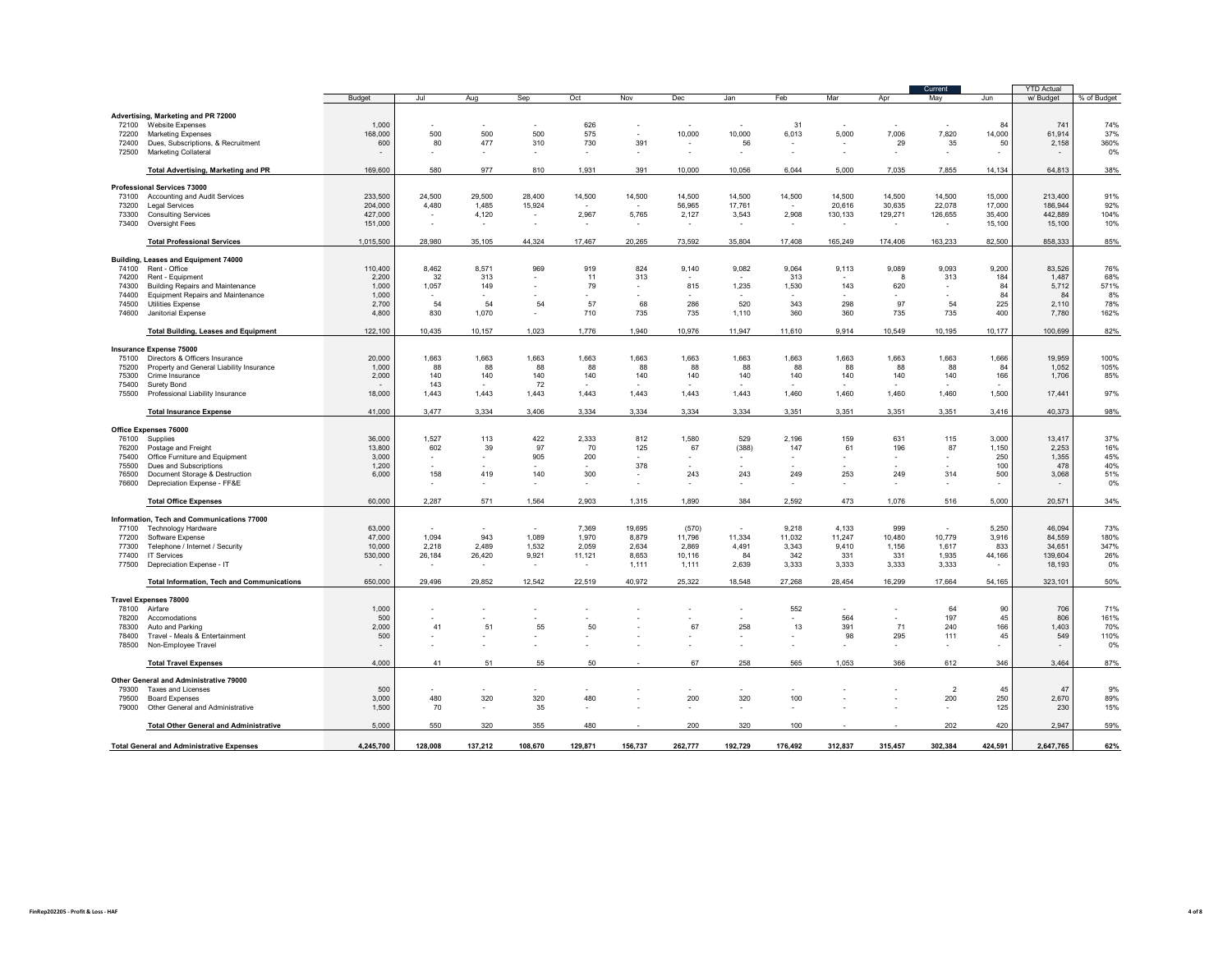|                                                                                        |                  |              |               |               |                  |                  |                  |              |              |                                  |              | Current          |            | <b>YTD Actual</b> |             |
|----------------------------------------------------------------------------------------|------------------|--------------|---------------|---------------|------------------|------------------|------------------|--------------|--------------|----------------------------------|--------------|------------------|------------|-------------------|-------------|
|                                                                                        | Budget           | Jul          | Aug           | Sep           | Oct              | Nov              | Dec              | Jan          | Feb          | Mar                              |              | May              | Jun        | w/ Budget         | % of Budget |
| <b>TOTAL EXPENSES</b>                                                                  | 4,959,030        | 141,360      | 140,559       | 113,689       | 132,513          | 157,617          | 265,630          | 197,236      | 181,237      | 319,796                          | 355,419      | 340,833          | 496,274    | 2,842,163         | 57%         |
| Other Income (Expense)<br>81000 Other Income<br>Gain (Loss) on Sale of Assets<br>82100 | $\sim$<br>$\sim$ | $\sim$       | . .<br>$\sim$ | $\sim$<br>- 1 | $\sim$<br>$\sim$ | $\sim$<br>$\sim$ | $\sim$<br>$\sim$ | $\sim$       | $\sim$       | $\overline{\phantom{a}}$<br>- 11 | $\sim$       | $\sim$<br>$\sim$ | . .        | $-$<br>$\sim$     | 0%<br>0%    |
| <b>Total Other Income (Expense)</b>                                                    |                  |              |               |               |                  |                  |                  |              |              |                                  |              |                  |            |                   | 0%          |
| <b>NET INCOME</b>                                                                      |                  |              |               |               |                  |                  |                  |              |              |                                  |              |                  |            |                   | 0%          |
| Monthly % of Admin Expenses<br>Cumulative % of Admin Expenses                          |                  | 100%<br>100% | 100%<br>100%  | 100%<br>100%  | 100%<br>100%     | 100%<br>100%     | 100%<br>100%     | 100%<br>100% | 100%<br>100% | 100%<br>100%                     | 100%<br>100% | 30%<br>75%       | 10%<br>36% |                   |             |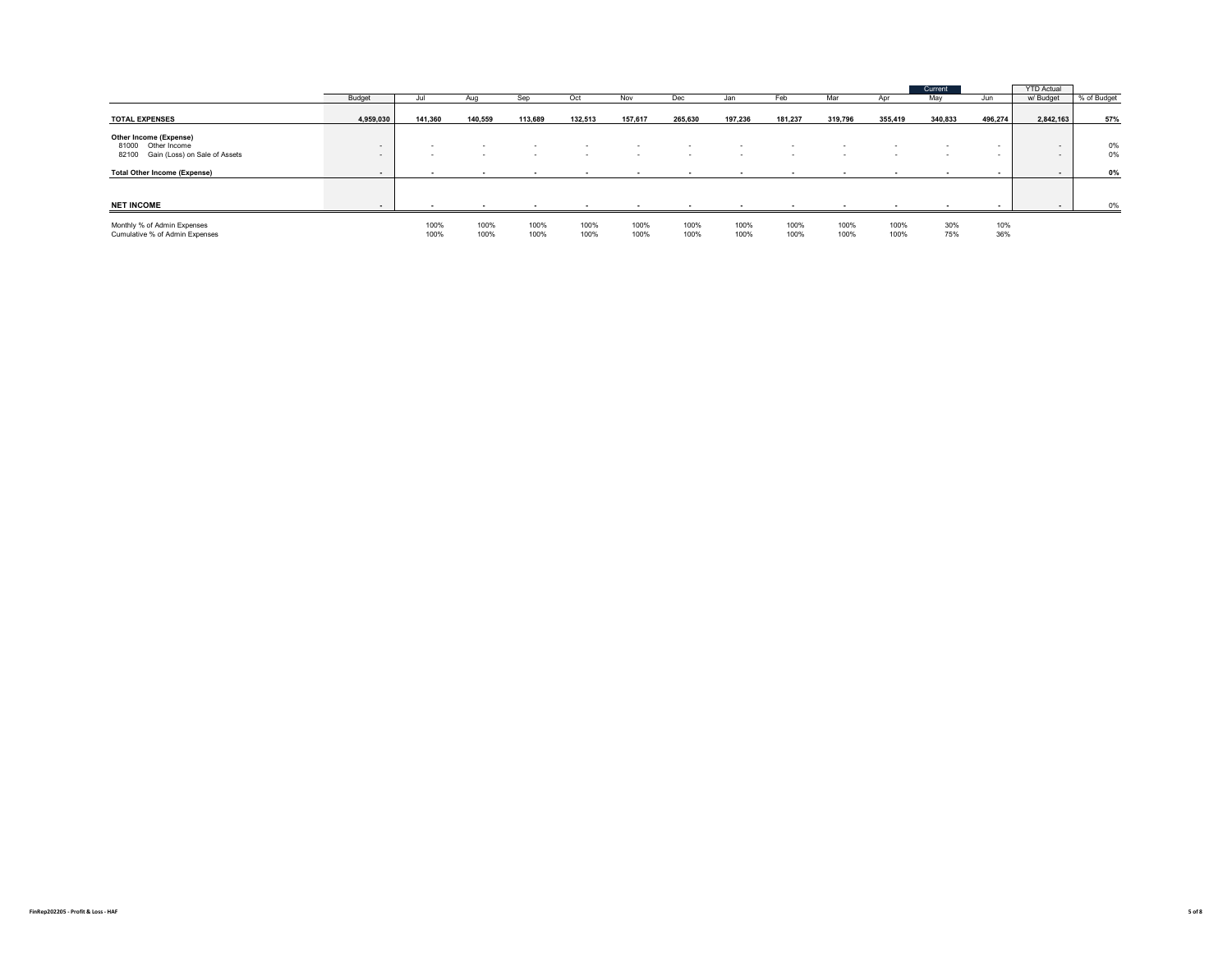## **Balance Sheet Other**

|                                            | 5/31/2022 | 4/30/2022 | \$Change  |
|--------------------------------------------|-----------|-----------|-----------|
| <b>ASSETS</b>                              |           |           |           |
| <b>Current Assets</b>                      |           |           |           |
| <b>Checking/Savings</b>                    |           |           |           |
| 10300 · Money Market - Unrestricted (3367) | 2,504,509 | 2,403,742 | 100,767   |
| <b>Other Assets</b>                        |           |           |           |
| 18100 · Mortgage Loans Receivable, net     | 137,160   | 159,099   | (21, 940) |
| <b>TOTAL ASSETS</b>                        | 2,641,669 | 2,562,841 | 78,828    |
| <b>LIABILITIES &amp; EQUITY</b>            |           |           |           |
| <b>Liabilities</b>                         |           |           |           |
| <b>Current Liabilities</b>                 |           |           |           |
| <b>Other Current Liabilities</b>           |           |           |           |
| 24500 Due to/from NAHAC                    | (39, 384) | (5,586)   | (33, 797) |
| <b>Total Current Liabilities</b>           | (39, 384) | (5,586)   | (33, 797) |
| <b>Total Liabilities</b>                   | (39, 384) | (5,586)   | (33, 797) |
| <b>Equity</b>                              |           |           |           |
| 32000 · Unrestricted Net Assets            | 577,709   | 577.709   |           |
| <b>Net Income</b>                          | 2,103,344 | 1,990,719 | 112,625   |
| <b>Total Equity</b>                        | 2,681,052 | 2,568,428 | 112,625   |
| <b>TOTAL LIABILITIES &amp; EQUITY</b>      | 2,641,669 | 2,562,841 | 78,827    |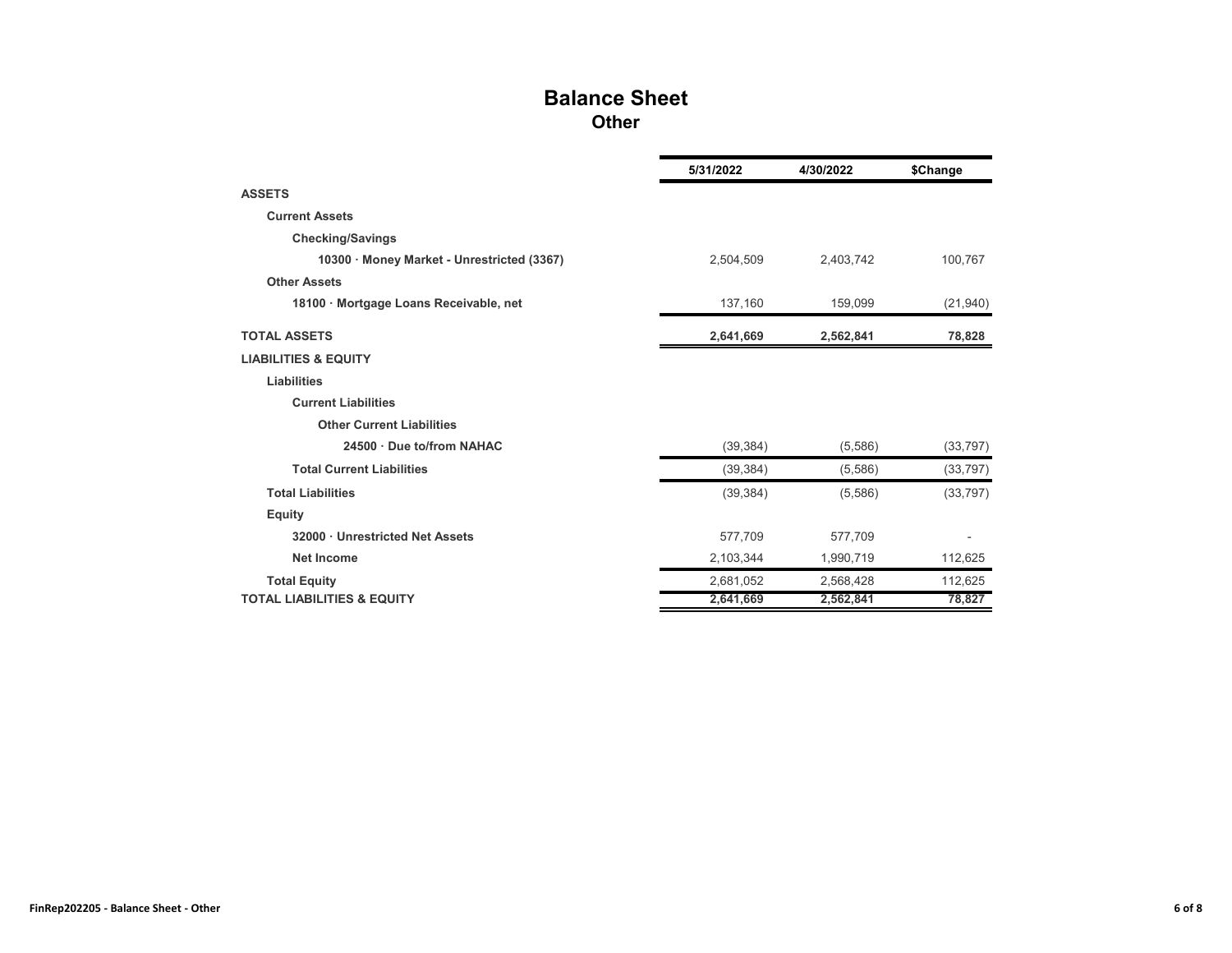|                       |                                                  |             |        |         |          |                          |         |        |         |         |           | Current              |                   |
|-----------------------|--------------------------------------------------|-------------|--------|---------|----------|--------------------------|---------|--------|---------|---------|-----------|----------------------|-------------------|
|                       |                                                  | Jul         | Aug    | Sep     | Oct      | Nov                      | Dec     | Jan    | Feb     | Mar     | Apr       | May                  | <b>YTD Actual</b> |
| <b>INCOME</b>         |                                                  |             |        |         |          |                          |         |        |         |         |           |                      |                   |
| <b>Revenues</b>       |                                                  |             |        |         |          |                          |         |        |         |         |           |                      |                   |
| 41000                 | Lien Satisfaction Recoveries                     |             | 98,445 | 350,841 | 416,846  | 66,724                   | 113,477 | 70,842 | 152,609 | 306,844 | 419,107   | 122,059              | 2,117,794         |
| 42000                 | Interest Income                                  | $\mathbf 5$ | 4      | 5       | 14       | 19                       | 23      | 23     | 24      | 31      | 36        | 39                   | 223               |
| 43000                 | Other Revenues                                   |             |        | 104,938 | 492      |                          | $\sim$  |        |         |         | ÷,        | ÷.                   | 105,430           |
|                       |                                                  |             |        |         |          |                          |         |        |         |         |           |                      |                   |
| <b>TOTAL INCOME</b>   |                                                  | 5           | 98,449 | 455,784 | 417,352  | 66,743                   | 113,500 | 70,865 | 152,633 | 306,875 | 419,143   | 122,098              | 2,223,447         |
| <b>EXPENSES</b>       |                                                  |             |        |         |          |                          |         |        |         |         |           |                      |                   |
|                       | <b>Transaction Related Expenses 60000</b>        |             |        |         |          |                          |         |        |         |         |           |                      |                   |
| 61000                 | <b>Recording Fees</b>                            |             |        | 1,715   | 2,065    | 2,421                    | 795     | 265    | $\sim$  | 1,523   | 1,320     | 1,506                | 11,610            |
| 63000                 | <b>Bank Fees</b>                                 | 8           |        | 150     | 375      | 155                      | 120     | 140    | 320     | 440     | 460       | 240                  | 2,408             |
| 65115                 | <b>Bad Debt Expense</b>                          |             |        | 28,548  | (1, 437) | $\overline{\phantom{a}}$ | ÷       |        | $\sim$  | ÷       | $\bar{a}$ |                      | 27,111            |
|                       |                                                  |             |        |         |          |                          |         |        |         |         |           |                      |                   |
|                       | <b>Total Transaction Related Expenses</b>        | 8           |        | 30,413  | 1,003    | 2,576                    | 915     | 405    | 320     | 1,963   | 1,780     | 1,746                | 41,129            |
|                       | General and Administrative Expenses 70000        |             |        |         |          |                          |         |        |         |         |           |                      |                   |
|                       | <b>Compensation Expenses 71000</b>               |             |        |         |          |                          |         |        |         |         |           |                      |                   |
|                       | Salaries and Wages 71100:                        |             |        |         |          |                          |         |        |         |         |           |                      |                   |
| 71110                 | Operations                                       |             |        | 11,064  | 1,127    | 1,860                    | 1,788   | 327    | 1,244   | 655     | 624       | 25                   | 18,714            |
| 71120                 | Accounting                                       |             |        | 3,620   | 982      | 1,048                    | 298     | 663    | 91      | 49      | 86        | 48                   | 6,885             |
| 71140                 | Closing and Recon                                |             |        | 1,752   | ÷        |                          | ÷       |        | 242     | 30      | ÷.        | 61                   | 2,085             |
| 71170                 | Temporary Labor                                  |             |        | $\sim$  | 973      | 2,616                    | 2,138   | 1,679  | 2,971   | 2,706   | 3,882     | 1,375                | 18,340            |
|                       | <b>Total Salaries and Wages</b>                  |             |        | 16,436  | 3,082    | 5,524                    | 4,224   | 2,669  | 4,548   | 3,440   | 4,592     | 1,509                | 46,024            |
|                       |                                                  |             |        |         |          |                          |         |        |         |         |           |                      |                   |
|                       |                                                  |             |        |         |          |                          |         |        |         |         |           |                      |                   |
|                       | <b>Total Compensation Expenses</b>               |             |        | 16,436  | 3,082    | 5,524                    | 4,224   | 2,669  | 4,548   | 3,440   | 4,592     | 1,509                | 46,024            |
|                       | Advertising, Marketing and PR 72000              |             |        |         |          |                          |         |        |         |         |           |                      |                   |
|                       | 72100 Website Expenses                           |             |        |         |          |                          |         |        | 142     | 1,141   |           | $\ddot{\phantom{1}}$ | 1,283             |
|                       |                                                  |             |        |         |          |                          |         |        | 142     | 1,141   |           |                      | 1,283             |
|                       | <b>Total Advertising, Marketing and PR</b>       |             |        |         |          |                          |         |        |         |         |           |                      |                   |
|                       | Professional Services 73000                      |             |        |         |          |                          |         |        |         |         |           |                      |                   |
| 73200                 | <b>Legal Services</b>                            |             | 18,224 |         |          |                          |         |        |         |         |           |                      | 18,224            |
| 73300                 | <b>Consulting Services</b>                       |             | ٠      |         |          |                          |         | 59     |         |         |           | 12                   | 71                |
|                       | <b>Total Professional Services</b>               |             | 18,224 |         |          |                          |         | 59     |         |         |           | 12                   | 18,295            |
|                       |                                                  |             |        |         |          |                          |         |        |         |         |           |                      |                   |
|                       | Building, Leases and Equipment 74000             |             |        |         |          |                          |         |        |         |         |           |                      |                   |
|                       | 74300 Building Repairs and Maintenance           |             |        |         |          |                          | 7,031   |        |         |         |           | ÷                    | 7,031             |
|                       | <b>Total Building, Leases and Equipment</b>      |             |        |         |          |                          | 7,031   |        |         |         |           |                      | 7,031             |
|                       | Office Expenses 76000                            |             |        |         |          |                          |         |        |         |         |           |                      |                   |
|                       | 76100 Supplies                                   |             |        |         |          |                          | 135     |        |         |         |           | ÷,                   | 135               |
|                       |                                                  |             |        |         |          |                          |         |        |         |         |           |                      |                   |
|                       | <b>Total Office Expenses</b>                     |             |        |         |          |                          | 135     |        |         |         |           |                      | 135               |
|                       | <b>Total General and Administrative Expenses</b> |             | 18,224 | 16,436  | 3,082    | 5,524                    | 11,390  | 2,728  | 4,690   | 4,581   | 4,592     | 1,521                | 72,768            |
|                       |                                                  |             |        |         |          |                          |         |        |         |         |           |                      |                   |
| <b>TOTAL EXPENSES</b> |                                                  | 8           | 18,224 | 46,849  | 4,085    | 8,100                    | 12,305  | 3,133  | 5,010   | 6,544   | 6,372     | 3,267                | 113,897           |
|                       |                                                  |             |        |         |          |                          |         |        |         |         |           |                      |                   |
|                       |                                                  |             |        |         |          |                          |         |        |         |         |           |                      |                   |
| <b>NET INCOME</b>     |                                                  | (3)         | 80,225 | 408,935 | 413,267  | 58,643                   | 101,195 | 67,732 | 147,623 | 300,331 | 412,771   | 118,831              | 2,109,550         |